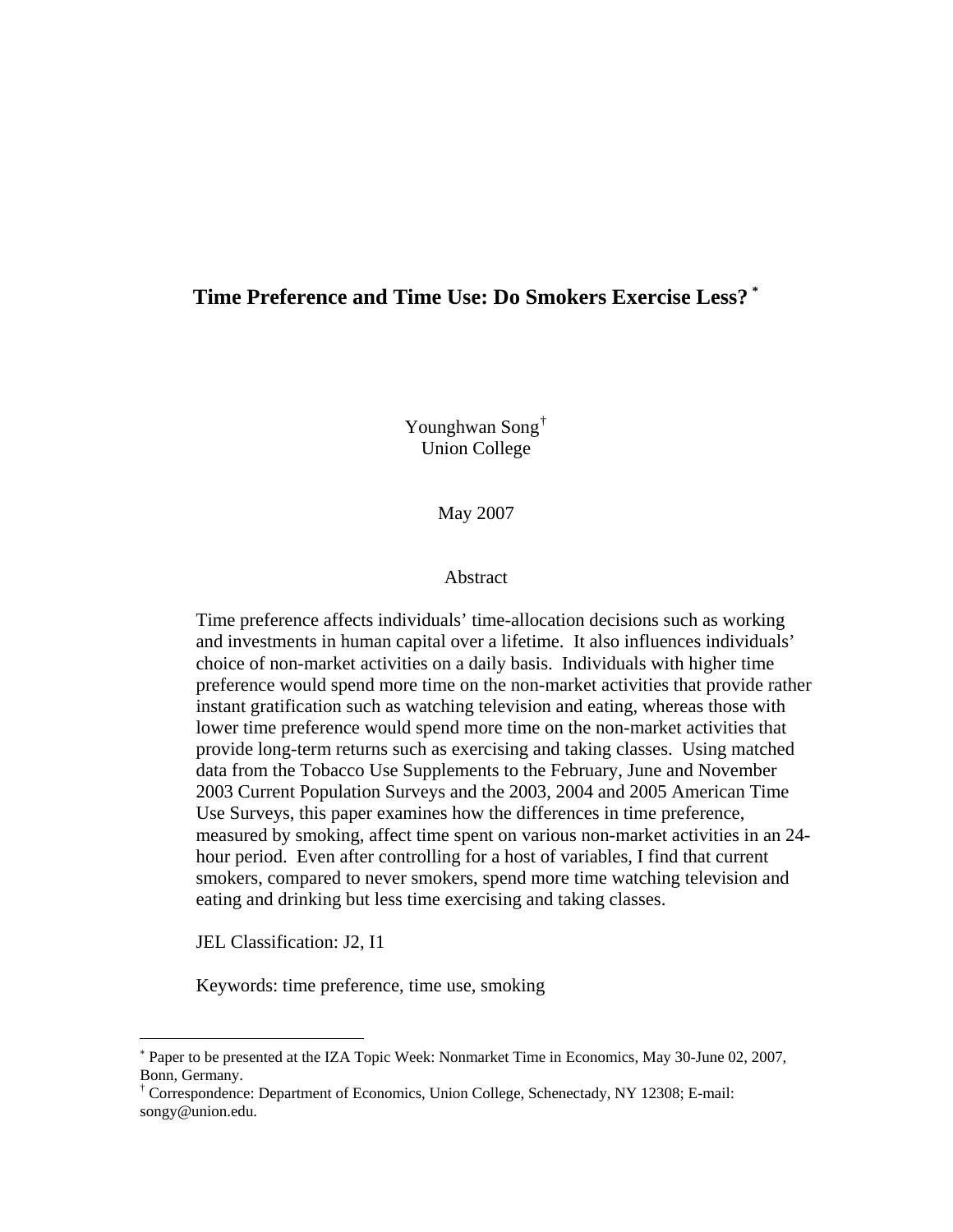#### **1. Introduction**

Time preference affects individuals' time-allocation decisions over a lifetime such as investments in education and training (Becker 1975; Mincer 1974). Time preference also affects individuals' investments in health because health-enhancing activities involve incurring current costs for the sake of future benefits, and individuals differ in their time preference that will induce them to undertake such investments (Fuchs 1979). Given that a lifetime is the summation of the number of days during which an individual is alive, it is expected that time preference will also influence individuals' choice of activities on a daily basis, in particular non-market activities associated with investments in human capital or health capital. For example, individuals who are rather present-oriented would spend more time on the non-market activities that provide rather instant gratification such as watching television or eating and drinking. On the contrary, those who have selfcontrol would spend more time on the non-market activities that provide long-term returns such as exercising and taking classes. The focus of this paper is to examine how the differences in time preference, measured by smoking, affect time spent on various non-market activities in a day.

 Since the seminal paper by Becker (1965) on the allocation of time in non-work activities, many economists have improved our understanding of various components of non-market time use, such as housework, child care, sports, sleeping, informal education, and eating (Koorman and Kapteyn 1987; Biddle and Hamermesh 1990; Fahr 2005; Hamermesh 2007). However, due to lack of data, no paper has yet incorporated the effect of time preference into the analysis of non-market time use. By matching individual data from the Tobacco Use Supplements to the February, June and November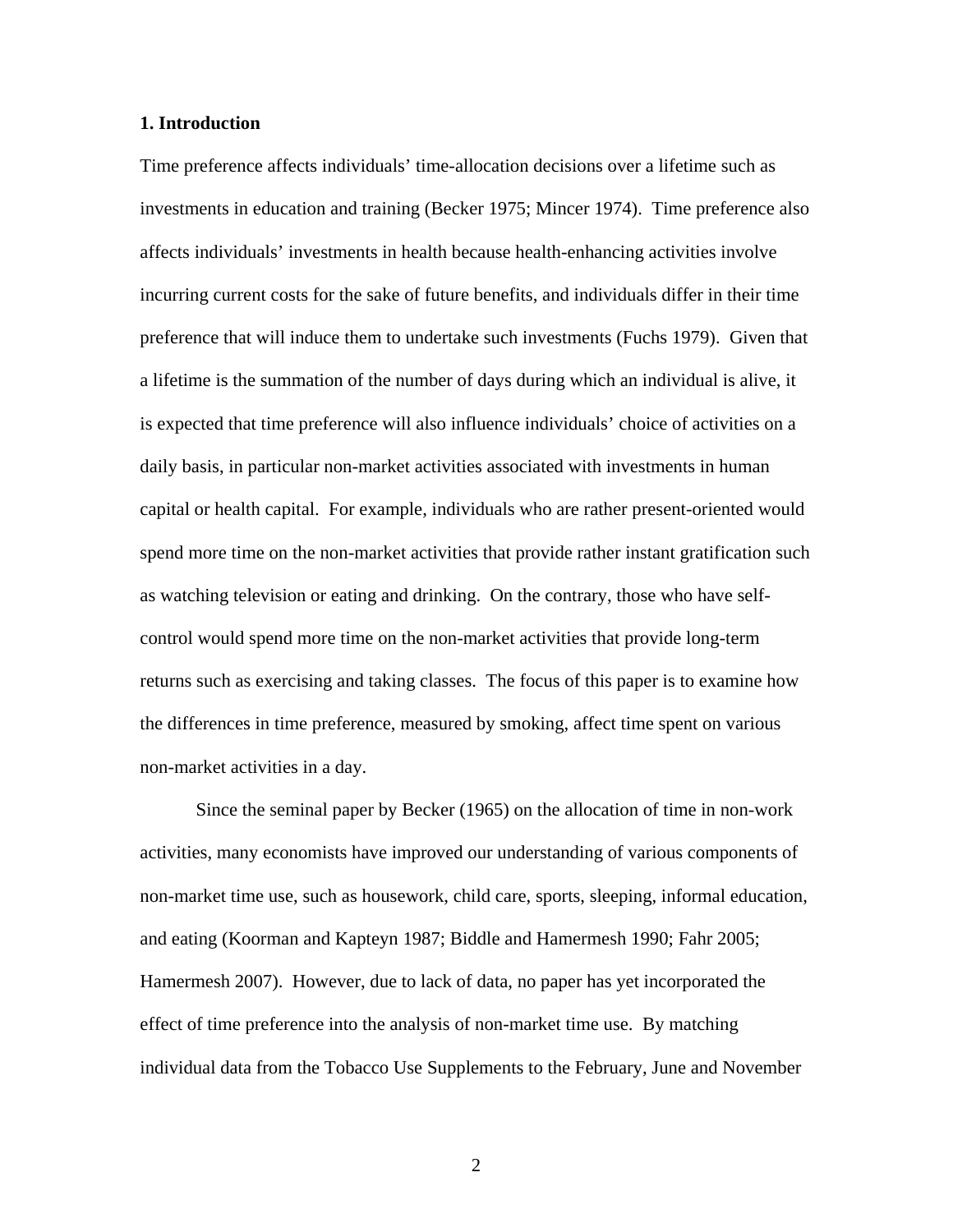2003 Current Population Surveys (TUS-CPS) with the 2003, 2004 and 2005 American Time Use Surveys (ATUS), this paper creates a large, nationally representative data set that provide detailed information on both time use and time preference, measured by smoking status of the respondent, and analyzes the effect of time preference on four nonmarket activities: watching television, eating and drinking, education, and sports.

 In the discounted-utility model in economics, the concept of time preference in intertemporal choice is often measured by a single parameter—the discount rate, which should be, in determining the present value of future utility, constant over both time and different types of intertemporal choices. Although an individual's smoking status is often used as a proxy for the discount rate in intertemporal choice (Munasinghe and Sicherman 2004), some other psychological factors that are not well captured in the constant discount rate but are closely associated with time preference also explain smoking behavior.<sup>[1](#page-2-0)</sup> For example, hyperbolic discounting, habit formation, and visceral factors are all at odds with the constant discount rate but they play a prominent role in explaining smoking behavior (Frederick, Loewenstein and O'Donoghue  $2002$  $2002$ ).<sup>2</sup> Therefore, this paper imports the insights from psychology and takes the multiple-motive approach to intertemporal choice, suggested by Frederick, Loewenstein and O'Donoghue (2002). That is, smoking status is used as a proxy for individuals' time preference for immediate

<span id="page-2-0"></span><sup>&</sup>lt;sup>1</sup> Smoking is also affected by other factors than psychology or time preference. For example, cigarette prices, health scares, and advertising also affect the demand for cigarettes (Cameron 1998). To the extent that the association between smoking and time preference is weakened due to these other factors, the empirical estimates of the effect of time preference on time use will be underestimated. 2

<span id="page-2-1"></span><sup>&</sup>lt;sup>2</sup> Hyperbolic discounting means that the discount rate over longer time horizons is lower than the discount rate over shorter time horizons. It explains why preference between two delayed rewards can reverse in favor of the more imminent reward as the time to both rewards diminishes. For example, some one may prefer \$150 in 11 years over \$100 in 10 years, but also prefer \$100 now over \$150 in a year from now. Habit formations means that the utility from current consumption can be affected by the level of past consumption. Thus it often induces a preference for an increasing consumption profile. By increasing the attractiveness of certain goods or activities, visceral factors—such as hunger, sexual desire, physical pains, and cravings—can give rise to behaviors that look extremely impatient or even impulsive.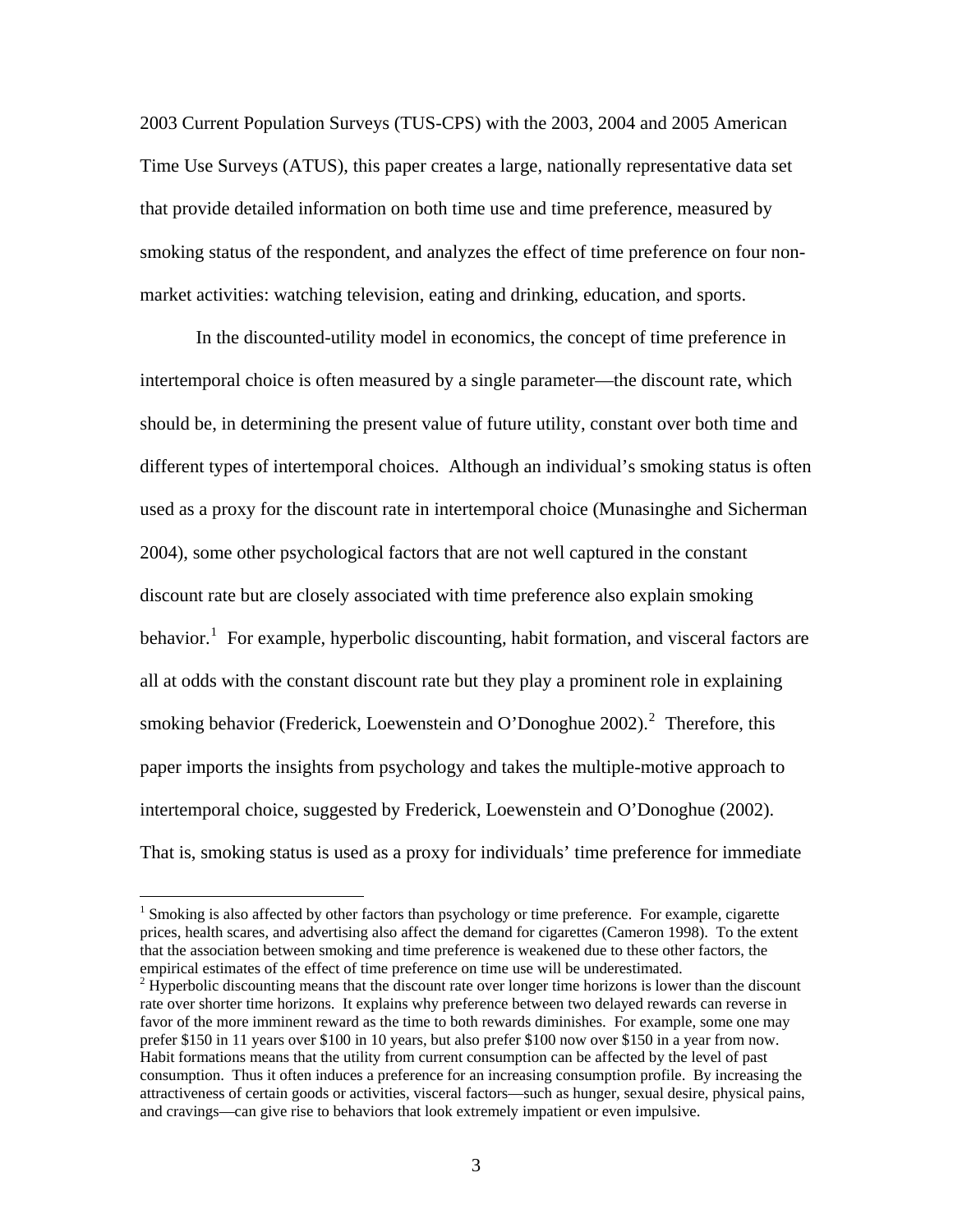<span id="page-3-0"></span>utility over delayed utility, as will be discussed in Section 2, because of, but not limited to, discount rates, impulsivity, and planning horizon. Individuals who are present (future)-oriented due to these various factors will be labeled as having higher (lower) time preference.

 Another contribution of this paper is about the nonresponse in the ATUS. Through the merging of the ATUS and the TUS-CPS, this paper shows that the survey response rate in the ATUS also varies by smoking status of the respondent. Given the recent interest regarding the quality of the ATUS, $3$  this is an interesting result that can potentially improve the process of data collection and analysis of both TUS-CPS and ATUS.

The remainder of the paper is organized as follows. In Section 2, I summarize the relationship between smoking status and time preference in the literature. In Section 3, I discuss the effect of time preference on time use. Section 4 describes the data and the matching process. In Section 5, I present the empirical results and discuss the findings. Finally, Section 6 provides concluding remarks.

### **2. Smoking and Time Preference**

 $\overline{a}$ 

The relationship between smoking and time preference has been well documented in both economics and psychology literature. The empirical evidence in economics literature is often based on large data sets. Fuchs (1982), using a survey of 508 community members aged 25 to 64, first showed that cigarette smoking does increase with discount rates, calculated from a series of monetary time-preference questions such as "Would you

<sup>&</sup>lt;sup>3</sup> For the nonresponse in the ATUS, see Abraham, Maitland, and Bianchi (2006) and Abraham, Helms, and Presser (2007).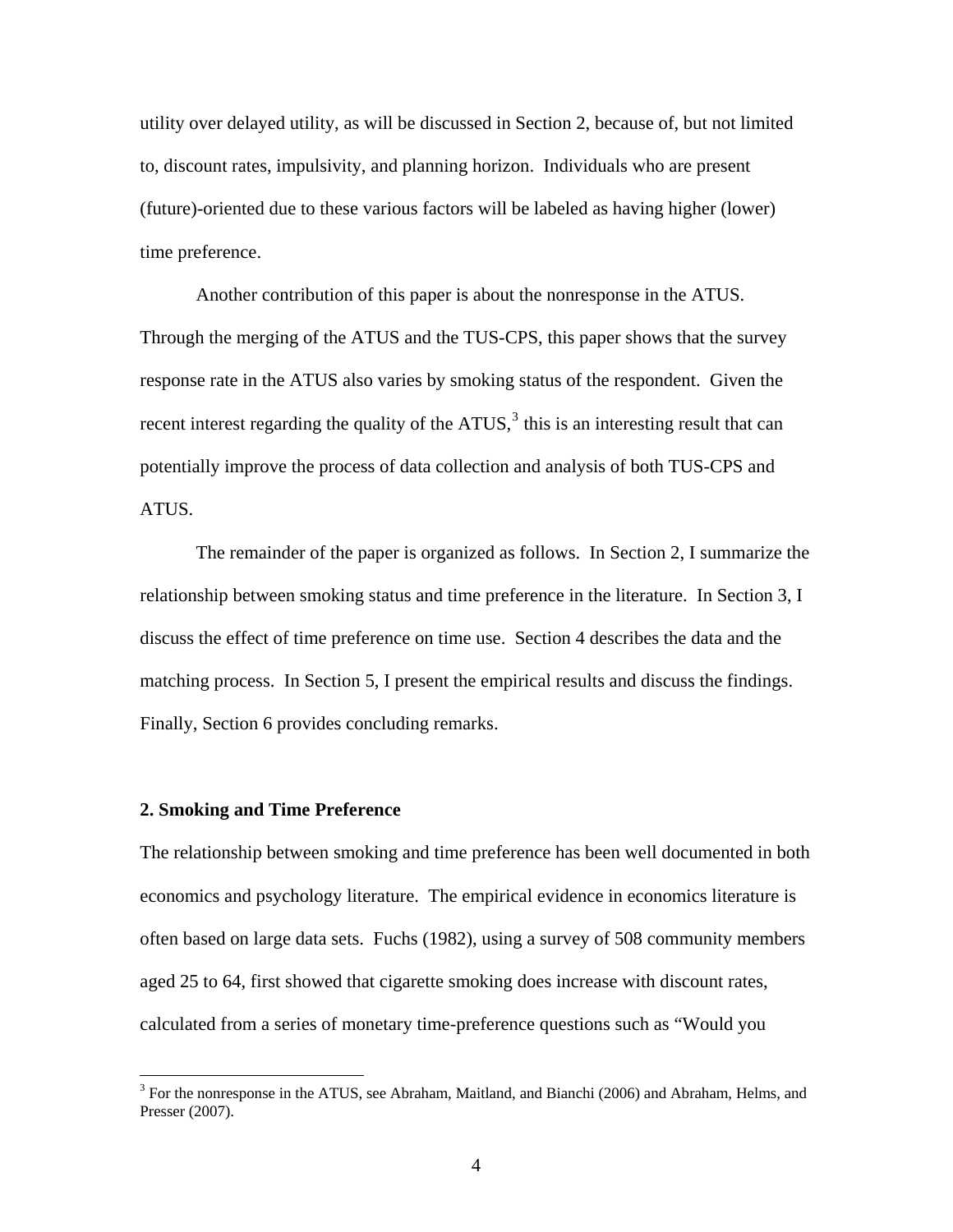choose \$1,500 now or \$4,000 in five years?" However, the magnitude of the effect of the discount rate on cigarette smoking was quite small.

In an effort to analyze the relationship between smoking status, and time and risk preference, and valuation of health, Khwaja, Sloan, and Salm (2006) used large nationally representative panel data of the elderly drawn from the first six waves (1992- 2002) of the Health and Retirement Study. They found, first of all, that current smokers are more present-oriented than never smokers. To be specific, current smokers have shorter time horizons in financial planning than never smokers, while the time horizon for former smokers does not differ from that for never smokers. Assuming that the length of the planning horizon captures not only longevity expectations but also other factors such as planning ability or more general skills of self-control (Ameriks, Caplin, and Leahy 2003), current smokers seem to have less self-control.

Khwaja, Sloan, and Salm (2006) also found that current smokers are more pessimistic about future macroeconomic events, such as depression or double-digit inflation, than never smokers, while there are no differences in expectations between former and never smokers. When it comes to relative risk tolerance, calculated using responses to a gamble based on lifetime earnings, they found that both current and former smokers are more risk tolerant than never smokers. Their results from fixed-effect estimations suggested that being more present-oriented and risk tolerant is not caused by smoking, but represents time-invariant innate characteristics. Finally, in health valuation measured by willingness to pay for additional treatment to be in perfect health, they found no difference by smoking status.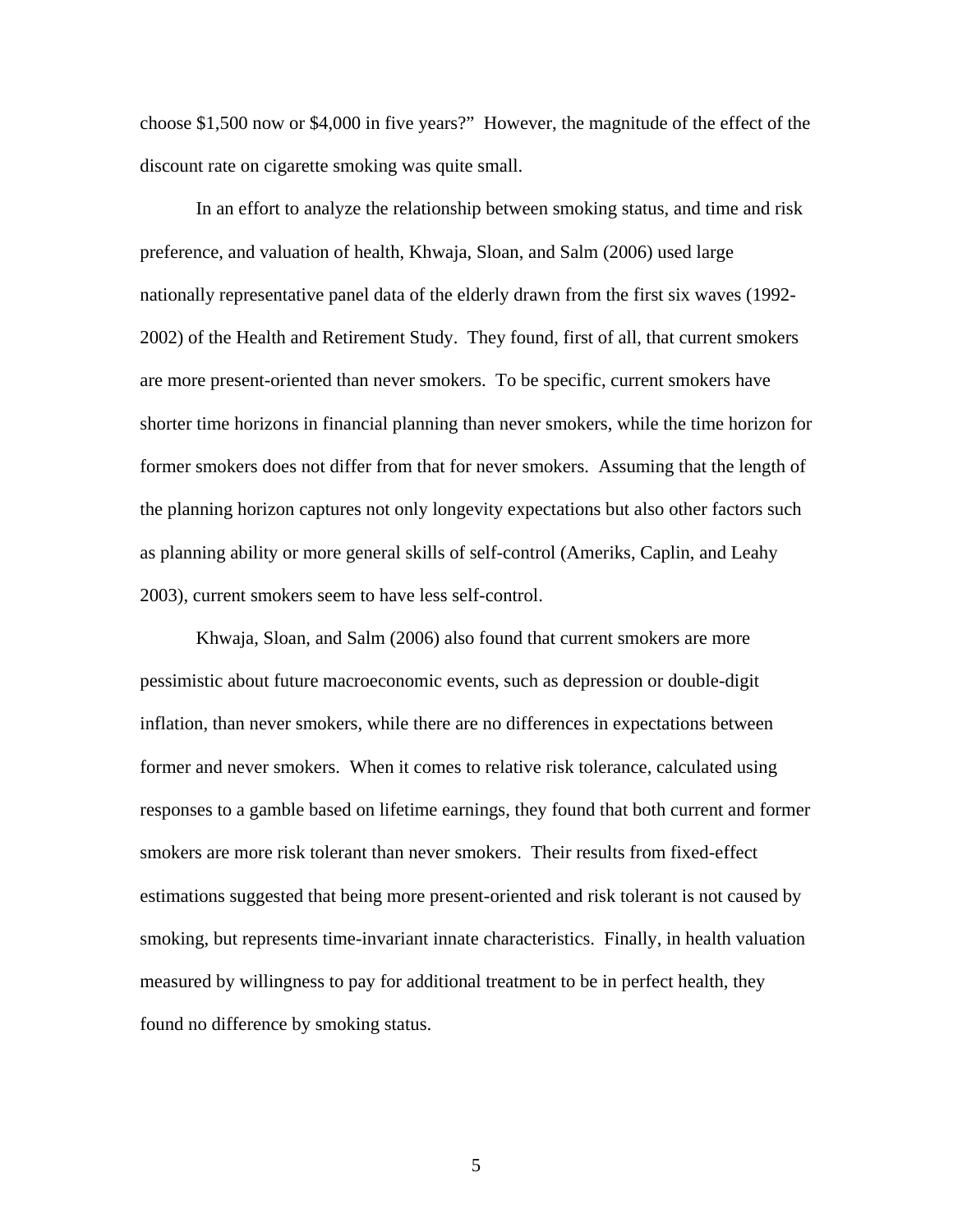<span id="page-5-0"></span>In contrast, Khwaja, Silverman, and Sloan (2006), using a sample of adults aged 50-70 drawn from the Survey on Smoking (SOS) that was collected for their own research, concluded that it is *inappropriate* to proxy time preference with measures of smoking behavior. This conclusion is based on their finding that subjective rates of time discount, revealed through either intertemporal financial or health tradeoff questions in the SOS, are unrelated to differences in smoking behavior. Yet, they still found that current smokers have shorter financial planning horizons and tend to be more impulsive than never smokers.<sup>[4](#page-5-0)</sup> Former smokers are not different from never smokers in planning horizons but are more impulsive than never smokers. On the whole, they concluded that smoking, rather than simply being a sign of higher time discount rates, may be an indicator of greater problems of self-control that emerge through other channels.

 Compared to those in economics literature, the empirical results in psychology are based on relatively small samples in controlled experiment settings. Nevertheless, they also resoundingly provide strong evidence that smoking status is a strong indicator of individuals' time preference. Using a small, experimental sample (*n*=66), Bickel, Odum, and Madden (1999) found evidence for hyperbolic discounting: the hyperbolic function provides a better fit to data in models of delay discounting than the exponential function. They also found that current smokers discount the value of delayed money to a greater extent than do never smokers or former smokers, but never smokers and former smokers do not differ in their discounting of delayed outcomes. For such similarities in discounting between never smokers and former smokers, they suggested two

<sup>&</sup>lt;sup>4</sup> Impulsivity was measured in the telephone interview of the SOS by using the answers to a series of 14 statements, such as "I make hasty decisions," "I do not control my temper," and "I act on impulse." They used impulsivity as "a measure of an individual's ability to set goals and to exercise self-control" (Kawaja, Silverman, and Sloan 2006, p.20).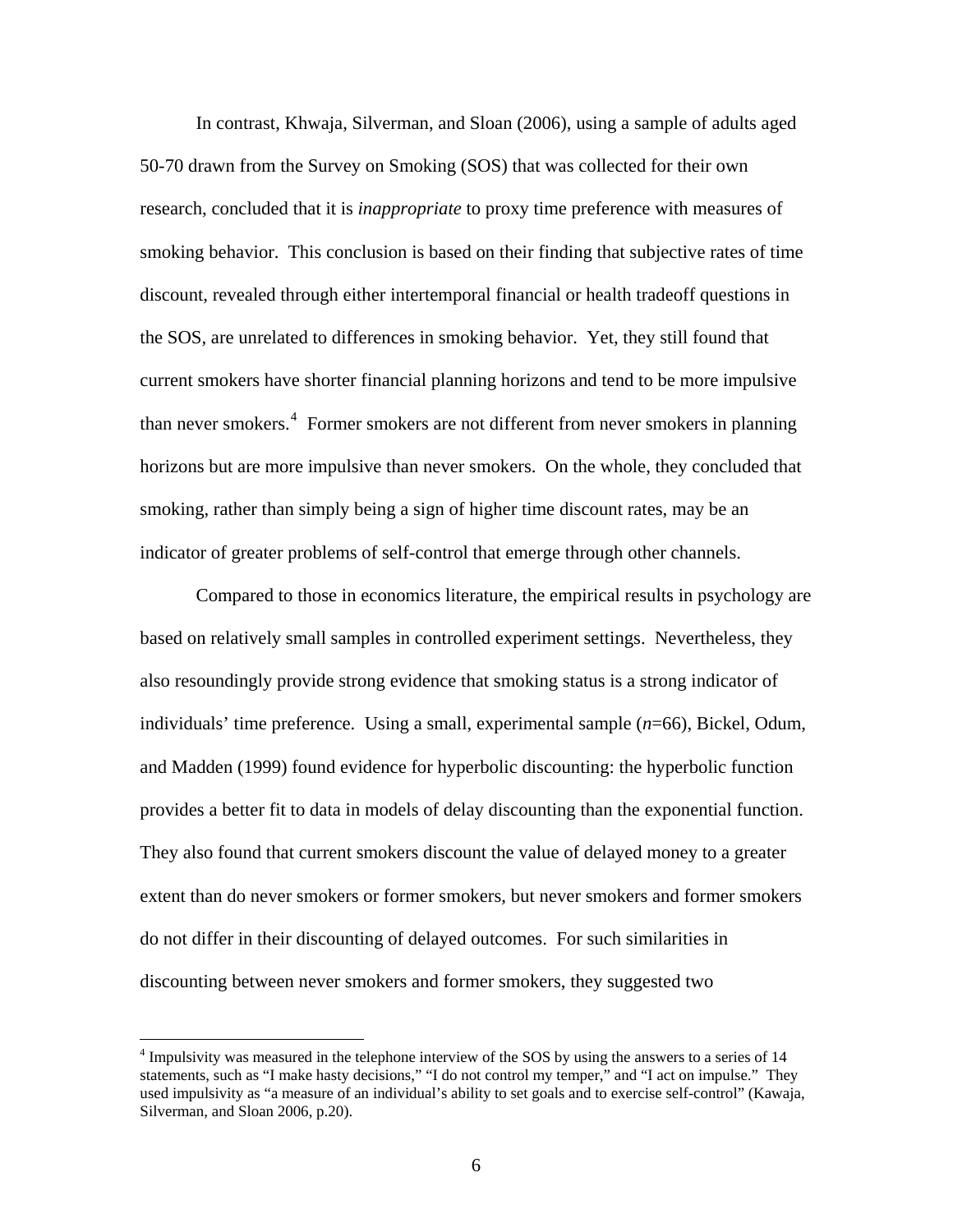<span id="page-6-0"></span>explanations. First, chronic cigarette smoking could produce steeper discounting, but upon cessation this effect may be reversible and the degree of discounting may decrease. Second, it could be due to a selection bias: perhaps only smokers with a relatively low degree of discounting are able to successfully quit smoking and thereby become former smokers.<sup>[5](#page-6-0)</sup> They cautiously, due to their small sample size, supported the selection bias explanation.

Mitchell (1999) also confirmed that smokers are more impulsive than never smokers. Using a sample of twenty regular smokers and twenty never smokers, she found that smokers choose small, immediate money over large, delayed money more frequently on behavioral choice tasks.

Finally, Odum, Madden, and Bickel (2002) found that current cigarette smokers discount health outcomes to a greater extent than do never smokers, which is different from the findings in Khwaja, Silverman, and Sloan (2006). Discounting by former smokers is between that of current smokers and never smokers, though not generally statistically different from either. Both current and former smokers discount health losses to a greater extent than health gains (the sign effect), but never smokers do not discount gains and losses differently.<sup>[6](#page-6-0)</sup>

 In summation, both economics and psychology literature on time preference and smoking suggests that measures of smoking behavior are not a simple proxy for the constant discount rate, but still, based on the multiple-motive to intertemporal choice, a strong indicator of individuals' time preference. Current smokers have higher time

 $<sup>5</sup>$  Bretteville-Jensen (1999) provides the same set of explanations for the differences in discount rates</sup> between active and former users of hard narcotic substances. Also see Bickel and Johnson (2003).  $6$  See Chapman (2003) for an overview of the differences and similarities between health and money discounting.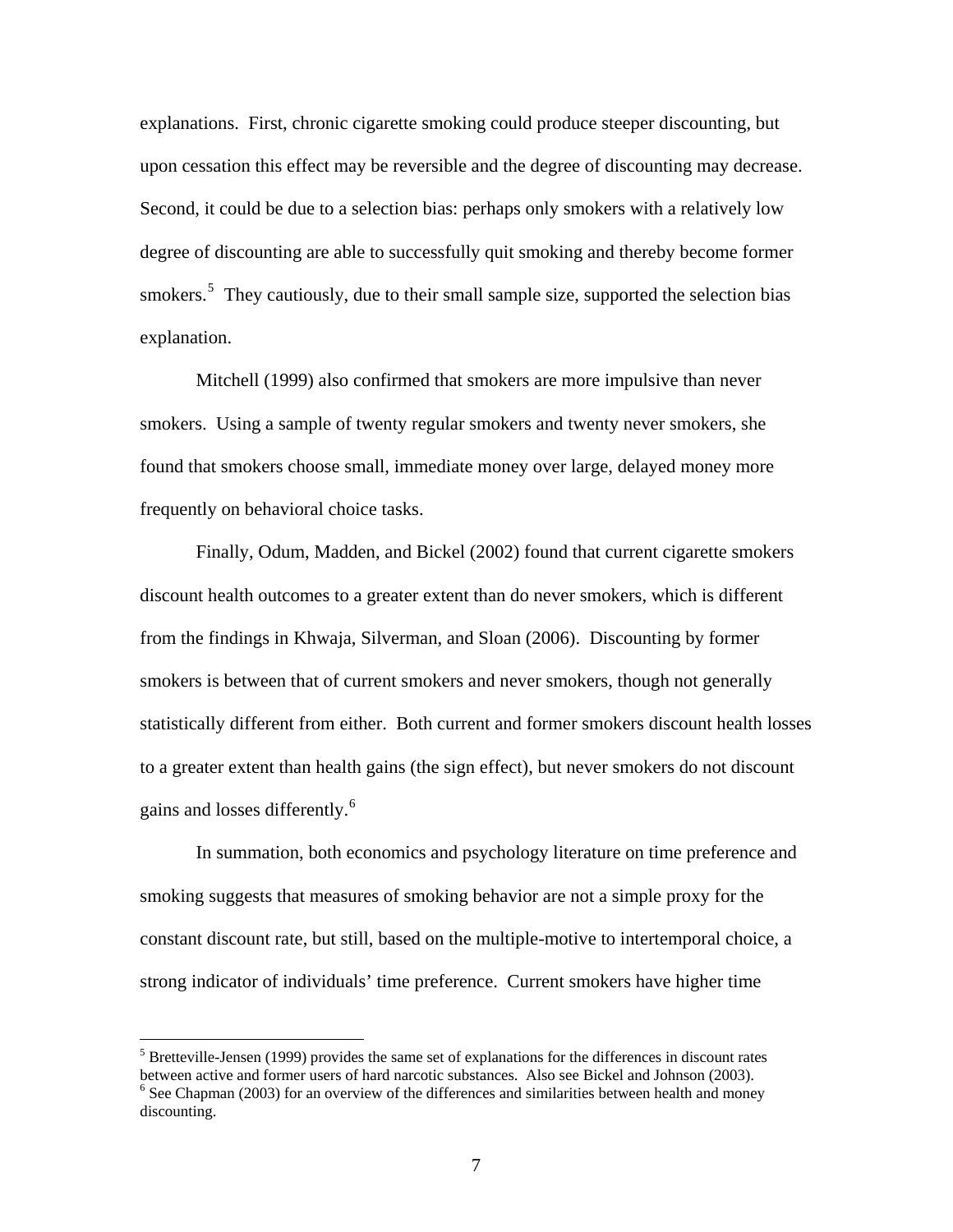<span id="page-7-0"></span>preference, that is, stronger preference for immediate utility over delayed utility than never smokers. Former smokers seem to be between current smokers and never smokers in their time preference.

#### **3. Time Preference and Time Use**

 $\overline{a}$ 

Given that a lifetime is the summation of the number of days during which an individual is alive, it is expected that time preference will influence individuals' choice of activities on a daily basis, in particular non-market activities associated with investments in human capital or health capital. This paper analyzes the effect of individuals' time preference, measured by smoking status, on time spent on the following activities: watching television, eating and drinking, education, and sports.

Individuals who are rather present-oriented would spend more time on the nonmarket activities that provide rather instant gratification such as watching television, even though time spent watching television is positively associated with significantly elevated risk of future health problems such as obesity and diabetes (Hu et al. 2001, 2003). Eating and drinking is another activity that provides instant gratification.<sup>[7](#page-7-0)</sup> Individuals with higher time preference may spend more time eating and drinking. In fact, in a review of cross-sectional studies, Perkins (1992) found that smokers tend to eat slightly more than nonsmokers. However, it also is possible that individuals with higher time preference may spend the same amount of time eating and drinking as those with lower time preference, but simply consume different types of food than what people with lower time preference consume. Indeed, Huston and Finke (2003) showed that individuals with higher discount rates, measured by a set of variables that include smoking and education,

<sup>&</sup>lt;sup>7</sup> Thus the increase in time preference can contribute to obesity (Smith, Bogin, and Bishai 2005).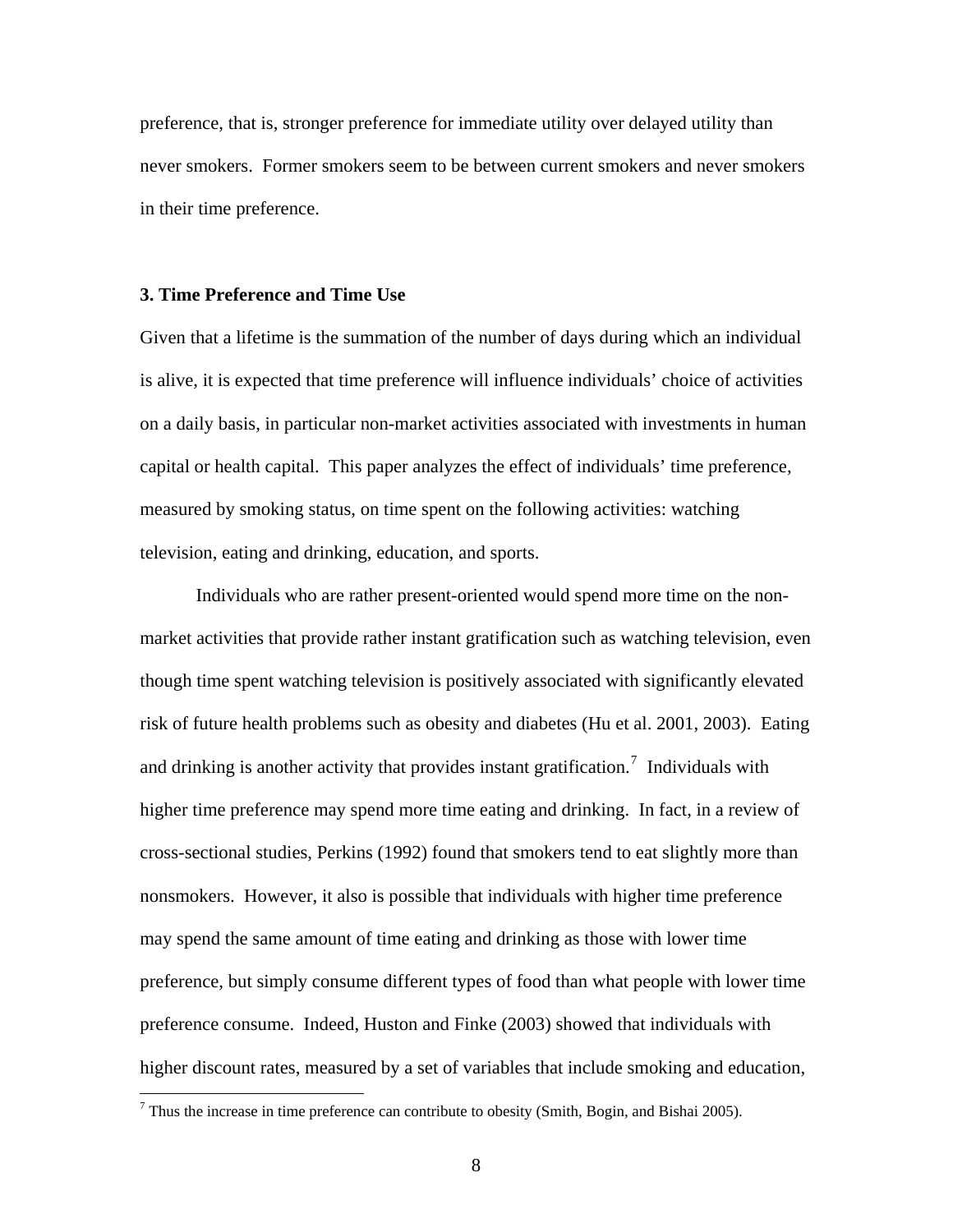<span id="page-8-0"></span>tend to have a less healthy diet. Through a meta-analysis of the publications on nutrition, Dallongeville et al. (1998) also found that smokers have unhealthy patterns of nutrient intake.

Those who have self-control would spend more time on the non-market activities that provide long-term returns such as sports and education. Using data drawn from the National Medical Expenditure Survey, Hersch (1996) found that smokers are less likely to use seat belt, brush or floss teeth, and do physical exercise. Levine, Gustafson and Velenchik (1997), using data drawn from the National Longitudinal Survey of Youth, showed that smokers have substantially less education than nonsmokers. Recently, using detailed time use data for Germany, Fahr (2005) found a positive correlation between the level of schooling and time investments in informal education<sup>[8](#page-8-0)</sup>, independent of wage effect, and concluded that it reflects a taste effect, which includes time preference.

 One competing hypothesis that can also explain the suggested differences in time spent on various activities by smoking status is health. Smokers, compared to never smokers, spend more time watching television but less time exercising and taking classes simply because they are likely to be less healthy, and health could be a determining factor in these time-use patterns. Because information regarding the health status of the respondents is not available in the data used in this paper, I cannot directly control for the differences in health status. $9$  Nevertheless, as a way to gauge the effect of unobserved health status, I analyze the effect of smoking status on working, under the presumption that unhealthy people are likely to spend less time working than healthy people, but given

 $8$  Fahr (2005, p. 77) defined informal education as all educational activities that take place after work-time and serve the current job only to a minor part. In another definition, she also included all sorts of (nonfiction) reading activities in informal education.

 $9$  From October 2005 to December 2006, the ATUS includes the Food & Eating Module which collects information on subjective health status, height, and weight. This data is not available yet.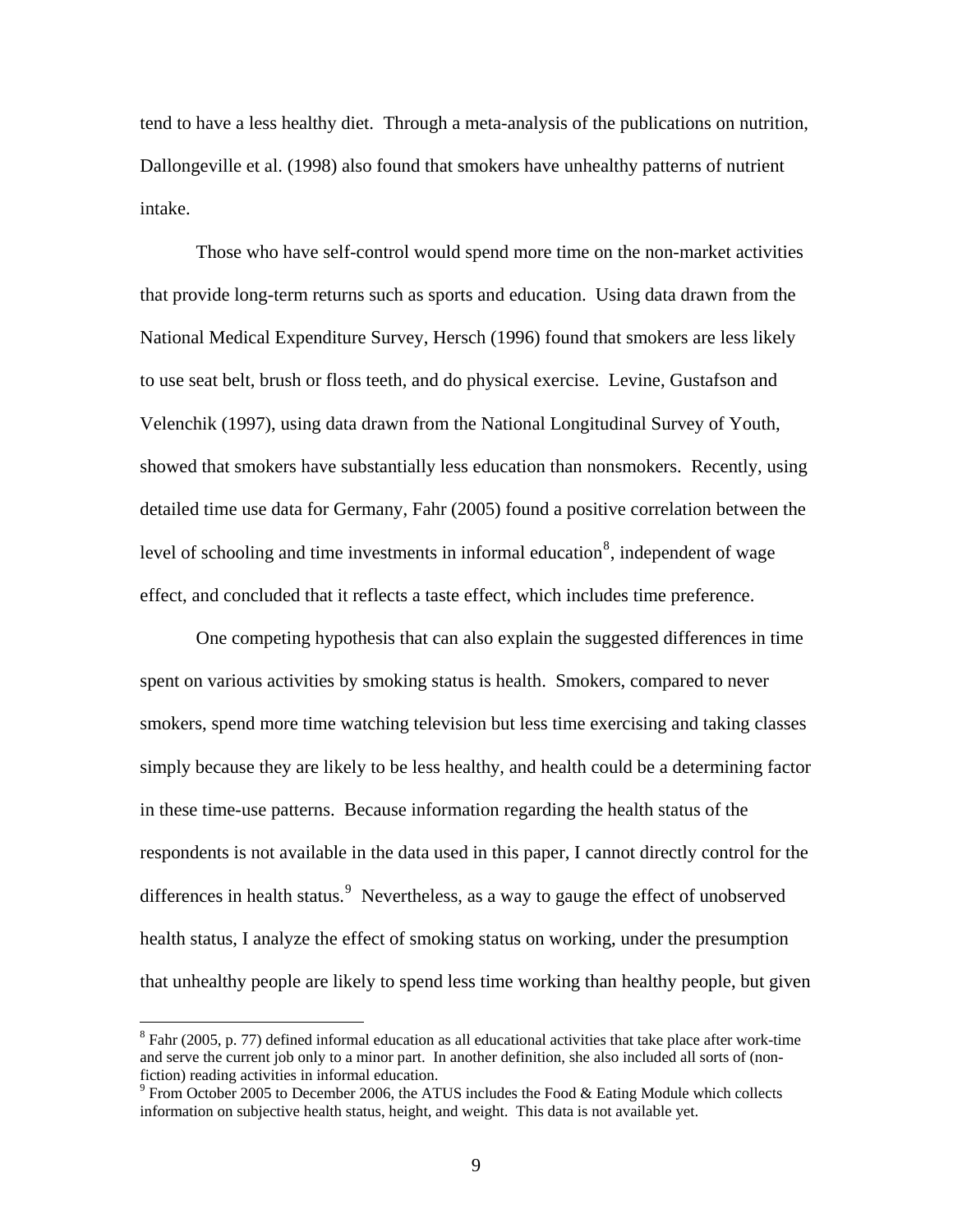the constraints on work schedule in many jobs, working time is less likely to be affected by time preference.

### **4. Data**

#### *4.1 Matching of ATUS and TUS-CPS*

In order to measure the effect of time preference on time use, this paper uses matched data from the 2003, 2004 and 2005 American Time Use Surveys and the Tobacco Use Supplements to the February, June and November 2003 Current Population Surveys.

The ATUS is a time diary study that collects a detailed account of respondents' activities on a preassigned day of the week (the diary day), starting at 4 a.m. on the day before the interview and ending at 4 a.m. on the day of the interview. The diary days of the ATUS are inclusive of all days in a year—weekdays, weekends and holidays, except Thanksgiving Day and Christmas Day. For each activity, respondents also report how long the activity lasted and where the activity took place. The ATUS also collects demographic information of each household member, such as sex and age. The ATUS sample is drawn from households that have completed their final interview with the Current Population Survey (CPS). The CPS is a monthly survey of almost 60,000 households and is the primary source of information on the labor force characteristics of the U.S. population. Two to five months after the last CPS interview, one individual aged 15 or older from each selected household is randomly chosen to participate in the ATUS and this designated person is interviewed to report time use about the diary day.

Although the ATUS collected detailed information on time use on the diary day, the time use information in the ATUS is not adequate to tell whether a respondent is a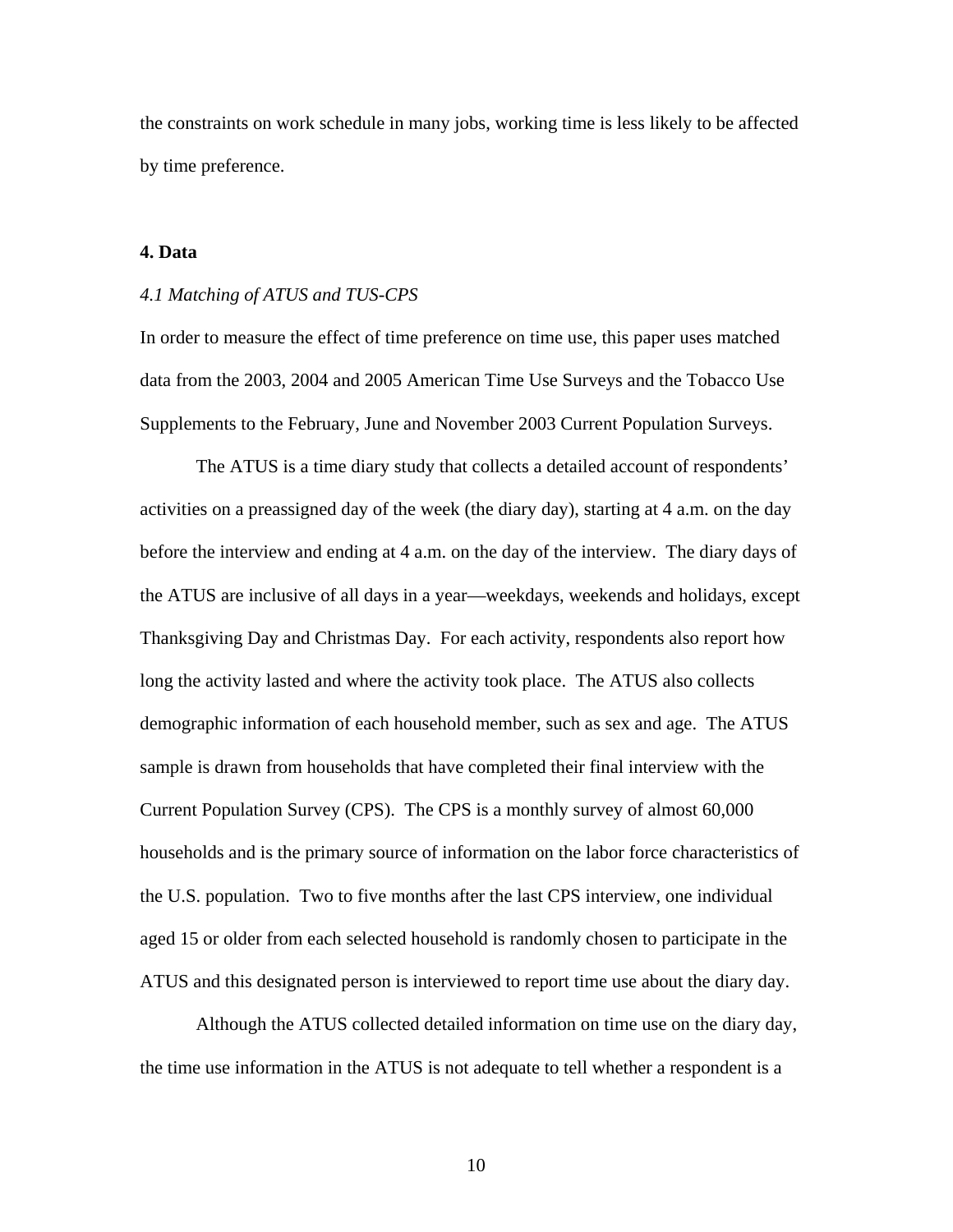<span id="page-10-0"></span>smoker or not. First, activities with very short duration, such as smoking a cigarette, which takes less than five minutes, are less likely to be reported than other activities with longer duration in the ATUS. Second and more importantly, smoking is often done simultaneously with other activities, such as watching TV, driving a car, reading, and drinking. Yet, except for secondary childcare, activities done simultaneously with primary activities were not collected in the ATUS. Hence, the amount of time spent on smoking is to a large extent underreported in the ATUS.

Therefore, in this paper the data on the respondent's smoking status come from the February, June and November 2003 TUS-CPS. The TUS-CPS has been collected as a supplement to the CPS in February, June and November 2003 CPS and is a key source of national level data on smoking and other tobacco use in the U.S. household population ages 15 years and older.<sup>[10](#page-10-0)</sup> In the TUS-CPS, respondents were asked a) Have you smoked at least 100 cigarettes in your entire life? and b) Do you now smoke cigarettes every day, some days, or not at all? Based on the responses to these questions, I have classified individuals into three groups by smoking status: never smokers, current smokers, and former smokers. Never smokers are those who have never smoked at least 100 cigarettes in their entire life; current smokers are those who now smoke cigarettes every day or some days; and former smokers are those who had smoked at least 100 cigarettes, but who were no longer smoking at the time of the interview. In order for the smoking status to be a valid proxy for an individual's time preference, the respondent should be old enough to be over the legal smoking age. Three states–Alabama, Alaska and Utah–had the legal smoking age set at 19 and all other states had the legal smoking age of at 18 in

 $10$  For descriptive findings from the February, June and November 2003 TUS-CPS, see Hartman et al. (2006). The TUS-CPS was also administered in 1992-93, 1995-96, 1998-99, 2000, and 2001-02.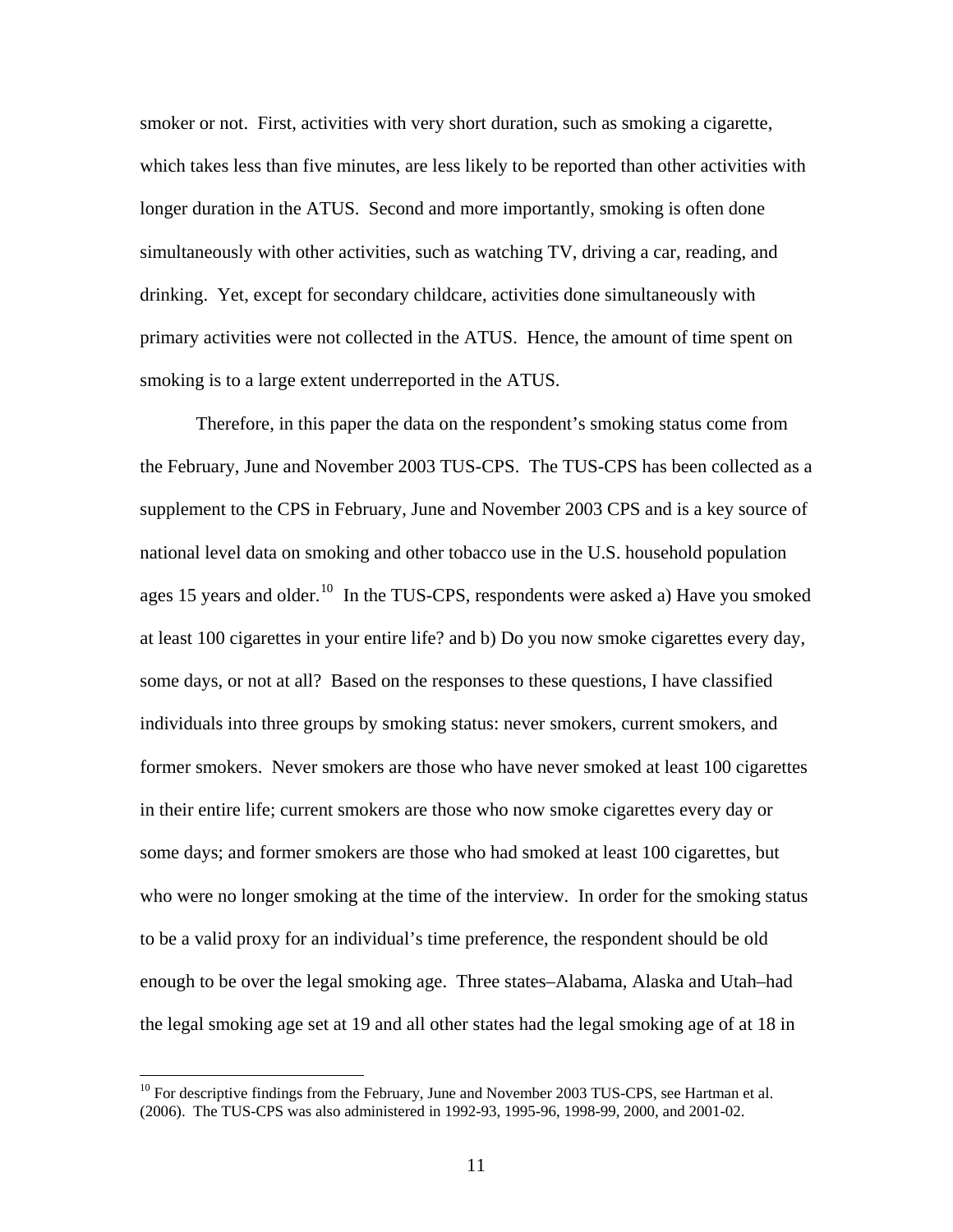2003 (Ahmad 2005). Therefore, I use individuals who are over the age of 19 as of the TUS-CPS interview in my analysis.

 By utilizing the 4-8-4 sampling rotation scheme in the CPS, one can match observations from the February, June and November 2003 TUS-CPS to the 2003, 2004 and 2005 ATUS. Each month there are eight rotation groups in the CPS. A new rotation group of households enters the survey every month and is interviewed for four consecutive months, temporarily out for eight consecutive months, and then reinterviewed for four consecutive months before they are finally dropped from the CPS. And two to five months after the last CPS interview, some of these households are eligible for the ATUS interview.

Table 1 shows when each rotation group of households in the TUS-CPS completed the final interview in the CPS and became eligible for the ATUS interview. For example, a group of households that was in its seventh month of interview (Month in Sample, or MIS, 7 in CPS parlance) in the February 2003 TUS-CPS finished its eighth month of interview in the CPS in March 2003 and became eligible for the ATUS interview in May through August 2003. Excluding the two rotation groups of households in the February 2003 CPS—those in MIS 4 and 8—that were interviewed for the basic CPS but not for the Tobacco Use Supplement, there are 22 non-overlapping rotation groups of households from the February, June and November 2003 TUS-CPS and they can provide information on smoking status for the ATUS respondents who were interviewed between May 2003 and July 2005.

Following the guidelines in Bureau of Labor Statistics (2006), I first linked observations from the February, June and November 2003 TUS-CPS and the 2003, 2004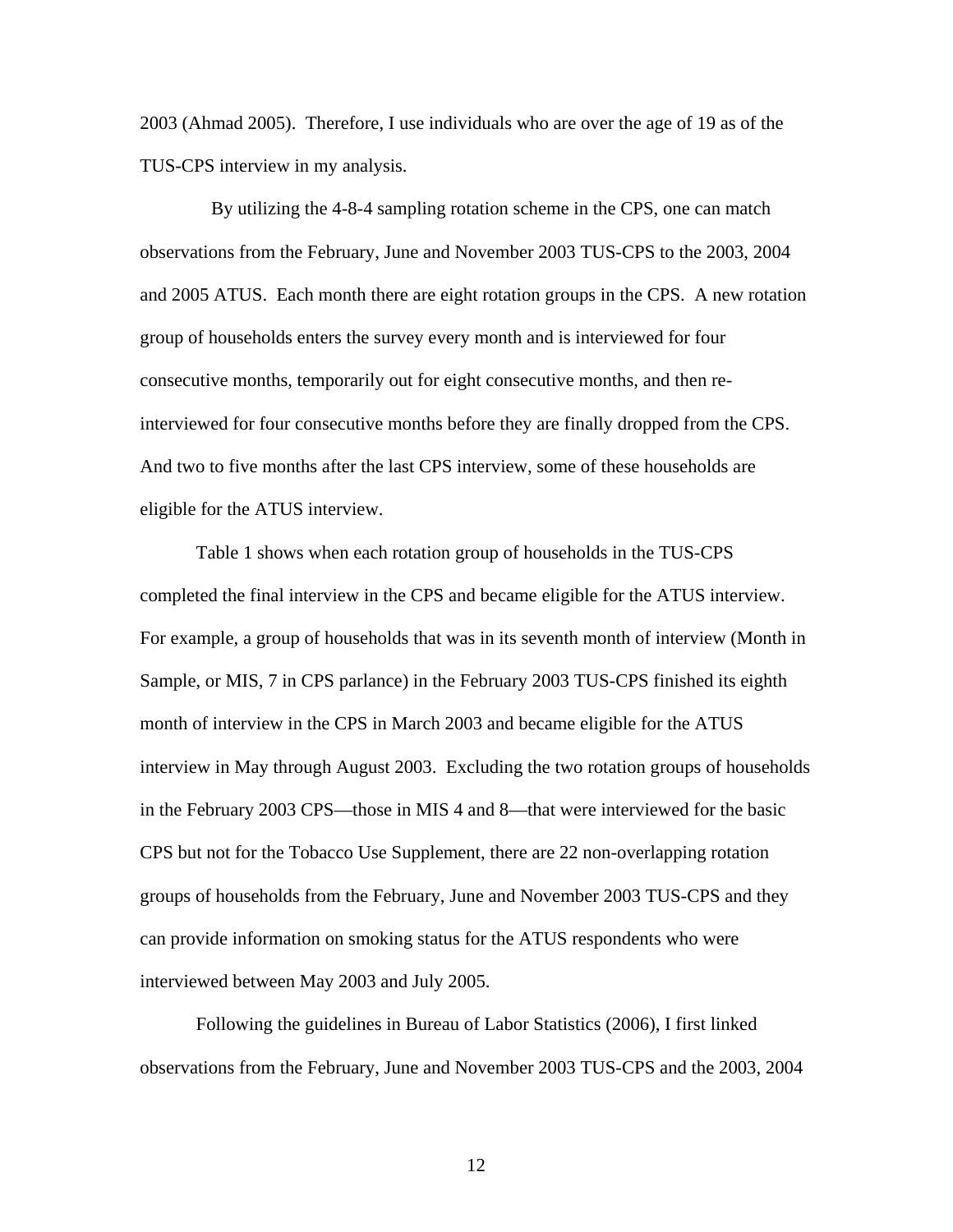<span id="page-12-0"></span>and 2005 ATUS by using a set of household and individual identification variables then only kept the observations that have the same values for sex and race, and acceptable ranges of age difference between the two surveys.<sup>[11](#page-12-0)</sup>

Table 2 shows the number of individuals that are matched between the 2003, 2004 and 2005 ATUS and the February, June and November 2003 TUS-CPS. The size of sample drawn for interviews in the ATUS was reduced from 38,938 cases in the 2003 ATUS to 27,004 and 24,977 cases in the 2004 and 2005 ATUS, respectively. Last column of Table 2 shows that using a set of household and individual identification variables, among the sample of 90,919 individuals selected for the ATUS sample after leaving the CPS, 37,017 individuals over the age of 19 are successfully merged to the TUS-CPS sample. And 35,897 observations remained after excluding cases with nonmatching sex, race, and age between the two surveys. Among these individuals, the number of respondents who completed the ATUS interviews was  $20,430$ .<sup>[12](#page-12-0)</sup>

Given the recent interest in the quality of the ATUS (Abraham, Maitland, and Bianchi 2006; Abraham, Helms, and Presser 2007), it is an interesting analysis to examine the response rate to the ATUS by smoking status. According to Abraham, Maitland, and Bianchi (2006), people who are weakly integrated into their communities, such as renters, are less likely to respond to the ATUS. They also showed that the official ATUS final weight reasonably adjusts estimates for nonresponse bias. Another reason why nonresponse analysis is important is because different response rates may

 $11$  The set of household and individual identification variables used in matching are HRHHID, PULINENO, HUHHNUM, HRSERSUF, and HRSAMPLE. For acceptable ranges of age difference between the 2003 TUS-CPS and the ATUS, I used 0-2 years for the 2003 ATUS, 0-3 years for the 2004 ATUS, 1-3 years for the 2005 ATUS. It is based on the fact that in Table 1 the numbers of months between the CPS-TUS and ATUS range 2-8 months for the 2003 ATUS, 2-20 months for the 2004 ATUS, and 14- 20 months for the 2005 ATUS.

 $12$ <sup>12</sup> The total number of completed interviews in the ATUS was 20,720 cases in 2003, but it was reduced, as a result of the reduction in sample size, to 13,973 and 13,038 cases in 2004 and 2005, respectively.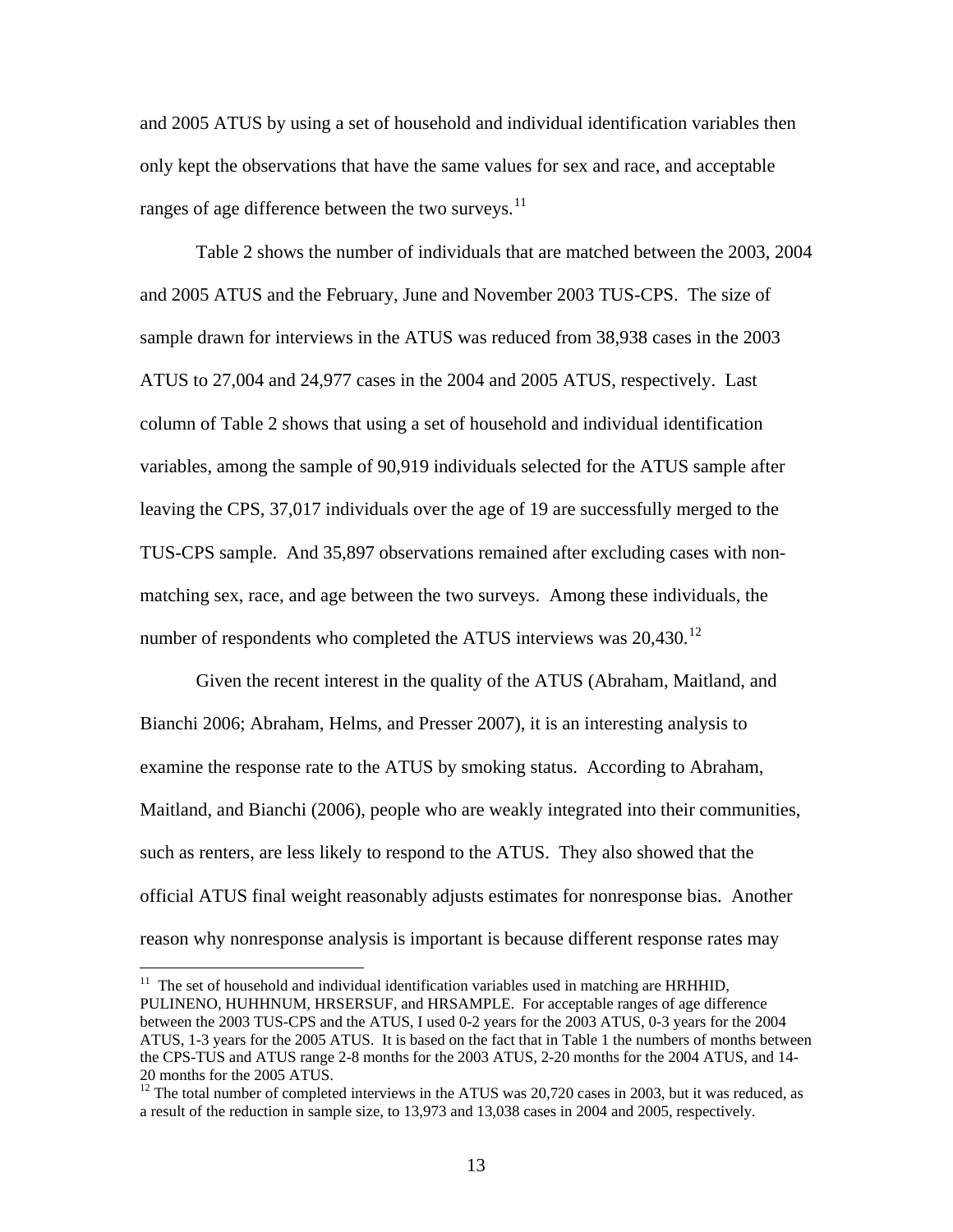cause bias in the estimates of time use. For example, by matching the CPS Volunteering Supplement to the ATUS, Abraham, Helms, and Presser (2007) found that those who said in the CPS Volunteering Supplement that they had volunteered have a higher response rate in the ATUS than those who said they had not volunteered. As a result, they found that the estimates of volunteering in the ATUS are too high.

The response rate to the ATUS by smoking status reported in Table 3 indeed indicates that current smokers are about 2 percentage points less likely to respond to the ATUS than never smokers, which is consistent with the findings in the literature on survey nonresponse (Oakes, Friedman, and Seltzer . 1973; Seltzer, Bosse, and Garvey 1975; Gray et al. 1996; Cunradi et al. 2005). One explanation for why current smokers are less likely to respond is that they are more likely than never smokers to develop health problems that would decrease their ability to respond to the subsequent survey. Another explanation is that higher time preference of current smokers makes them, somehow, less willing to participate in the subsequent survey.

Surprisingly, among the three groups in Table 3, former smokers are *more* likely to respond to the ATUS than never smokers and thus have the highest response rate of 62.5 percent. In the literature on survey response, Oakes, Friedman, and Seltzer (1973) also found that former smokers are more cooperative in responding to mail survey than either current smokers or never smokers. If one may extend the two explanations provided by Bickel, Odum, and Madden (1999) regarding the similarities in discounting between never smokers and former smokers—reversibility and selection, the higher response rate by former smokers than any other group seems to support the selection explanation. If cessation could reverse the increase in time preference due to smoking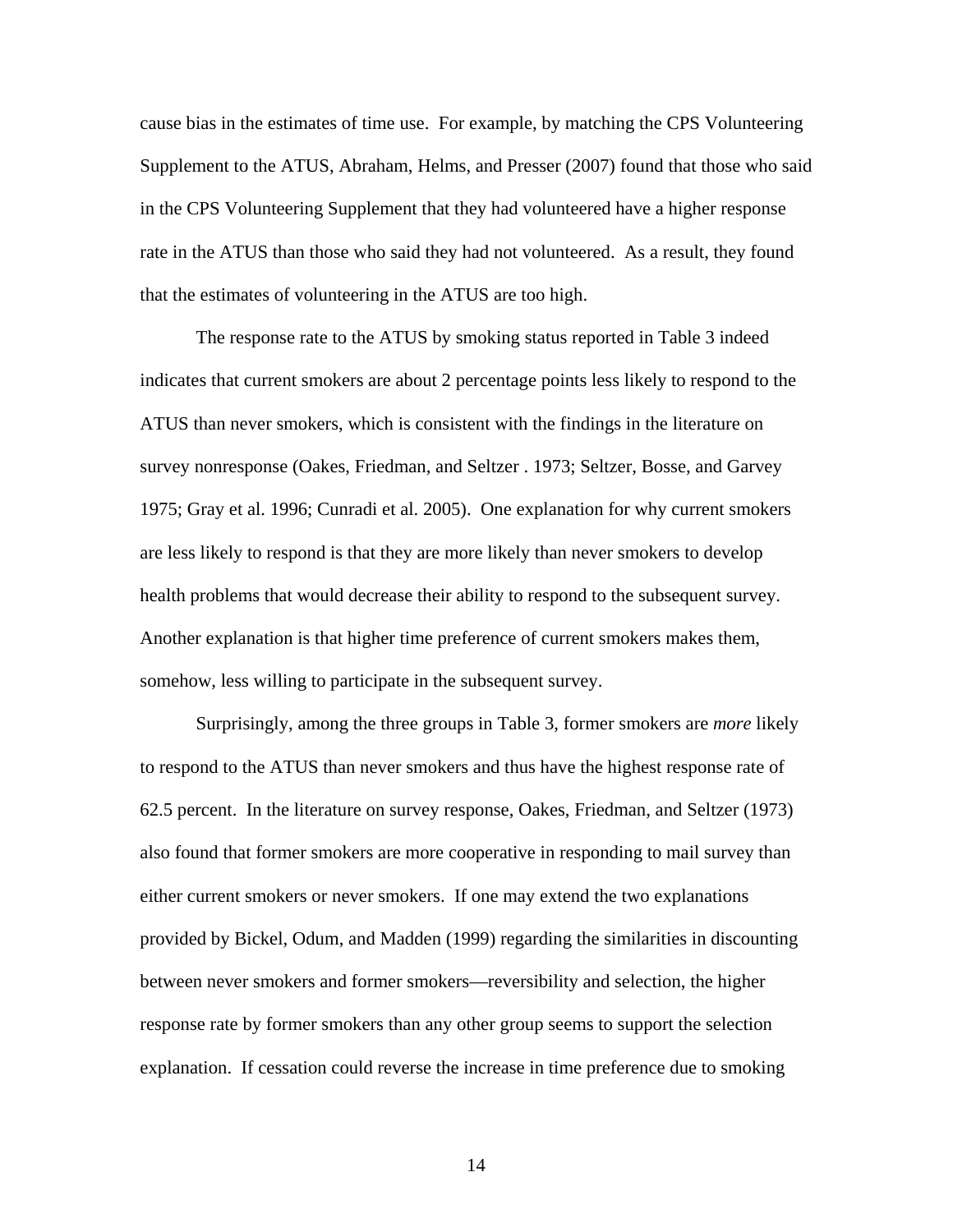<span id="page-14-0"></span>only to the level of never smokers, the response rate among former smokers cannot be higher than that among never smokers. It appears that smokers who are able to successfully quit smoking and thereby become former smokers are different even from never smokers in their behavior. Yet, the precise reason for the higher response rate among former smokers definitely merits further research.

 As a result of the higher response rate among former smokers, Table 4 shows that the proportion of former smokers is higher among the ATUS respondents than among the ATUS nonrespondents, whereas the proportions of never smokers and current smokers are significantly lower among the ATUS respondents than among the ATUS nonrespondents.

 Table 5 reports the marginal effects derived from the multivariate probit regression with the ATUS response as the dependent variable. After controlling for a set of demographic and socioeconomic variables, similar to those used in Abraham, Maitland and Bianchi (2006),  $^{13}$  $^{13}$  $^{13}$  column 1 of Table 5 shows that former smokers are still about 5 percentage points more likely to participate in the ATUS interview than never smokers, while now there is no significant difference in response rates between current smokers and never smokers. In a separate analysis by sex reported in columns 2 and 3 of Table 5, these results do not substantially change, except that in column 3, current smokers are about 2 percentage points more likely to respond to the ATUS survey than never smokers among women.

<sup>&</sup>lt;sup>13</sup> The independent variables are dummies for current smokers and former smokers (the reference group is never smokers); female dummy; age and its square; three dummies for race/ethnicity; three education dummies; an employment dummy; number of children living in the household; four family income dummies; a dummy for no telephone in the household; renter dummy; two TUS-CPS month dummies, a SMSA dummy; and three region dummies.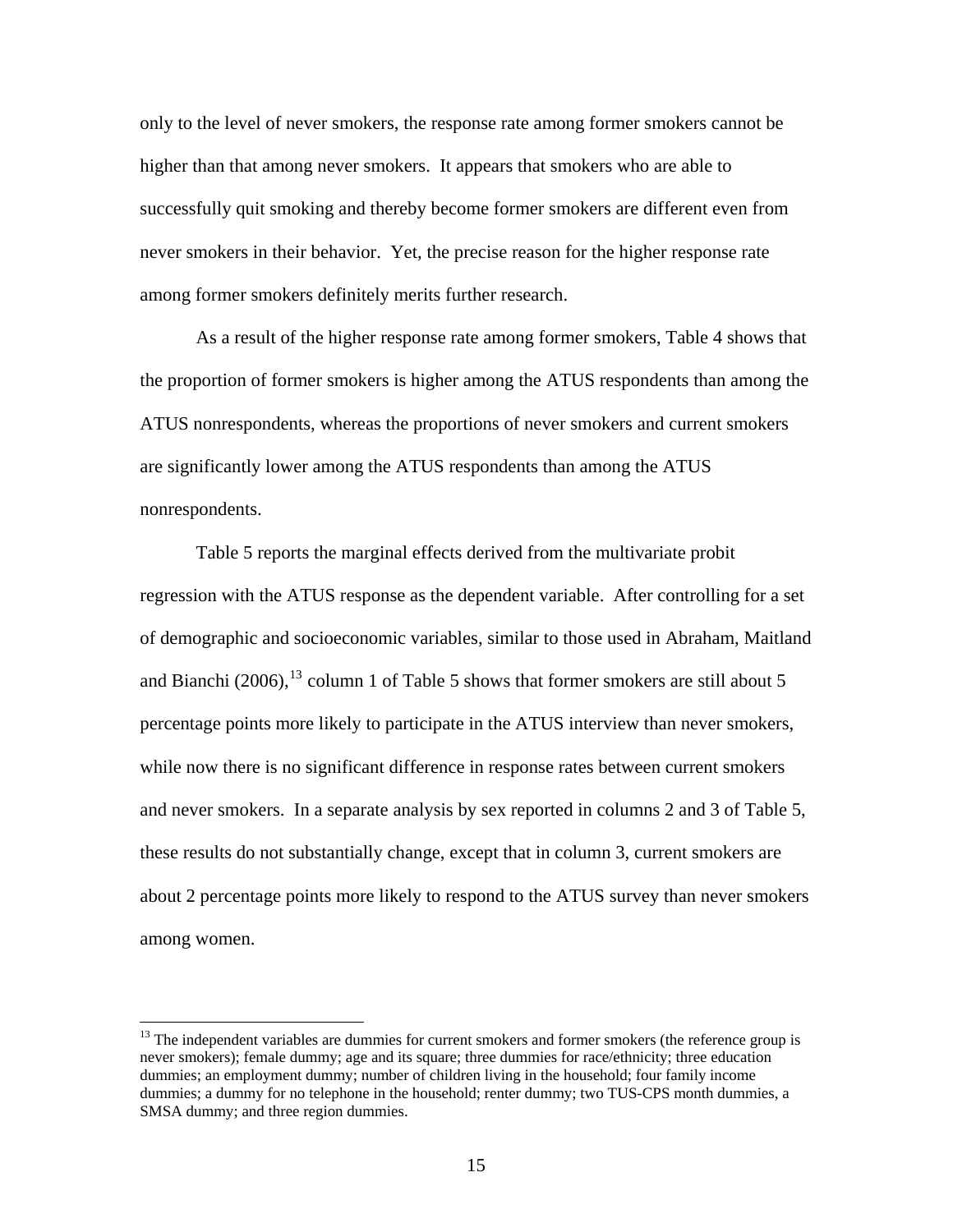<span id="page-15-0"></span> Overall, the results in Tables 3, 4, and 5 illustrate that former smokers are overrepresented in the sample of ATUS respondents.

#### *4.2 Descriptive Statistics*

 $\overline{a}$ 

Table A1 in the appendix lists how each time-use category has been created from the ATUS activity classification codes. In addition to the four activities of interest watching television, eating and drinking, education, and sports, I have created working time in order to check if the estimated effects of time preference, measured by smoking status, on time-use are simply reflecting the difference in health status by smoking status. Finally, I have also created smoking time in order to show the underreporting of time spent smoking in the ATUS.

Table 6 presents the proportion of respondents who spent non-zero time on smoking in the ATUS.<sup>[14](#page-15-0)</sup> There are three things noteworthy in Table 6. First, the distribution of respondents reported non-zero smoking time in Table 6 is consistent with the smoking status reported in the TUS-CPS. Current smokers have the highest proportion reported non-zero smoking time, formers smokers the second highest, and never smokers the lowest. Second, as describe in Section 4.1, the level of underreporting of time spent smoking in the ATUS is substantial. Less than 10 percent of current smokers reported non-zero smoking time in the ATUS. This underreporting clearly demonstrates the need for using the TUS-CPS for smoking status. And third, though the magnitudes are small, there seems to be changes in smoking status between the TUS-CPS and the ATUS. About 0.2 percent of never smokers and about 0.6 percent of former

<sup>&</sup>lt;sup>14</sup> All reported results are weighted using the ATUS final weights. Following the ATUS User's Guide (Bureau of Labor Statistics 2007, pp. 24-25), I used TU04FWGT for the 2003 ATUS and TUFINLWGT for the 2004 and 2005 ATUS.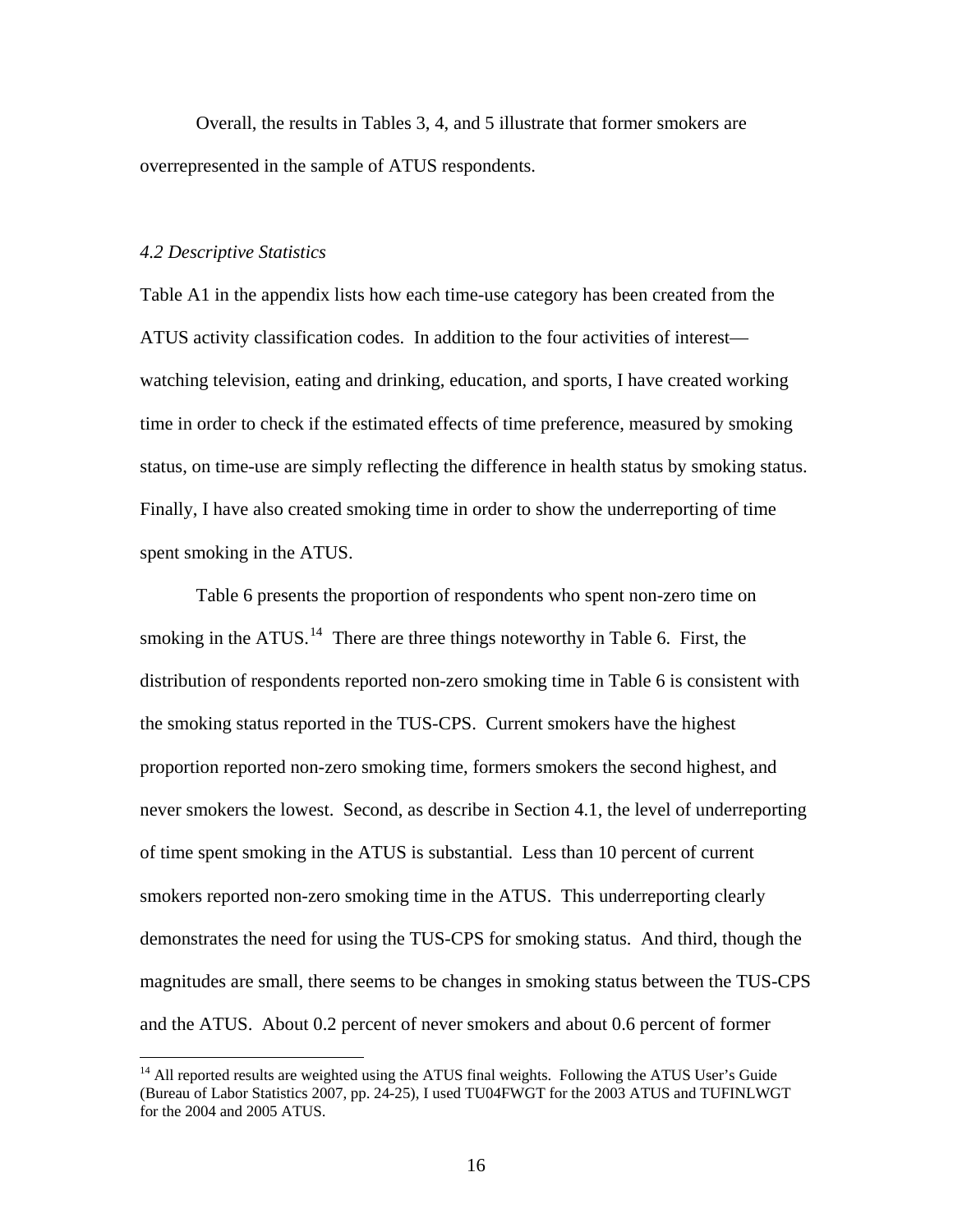smokers in the TUS-CPS reported non-zero smoking time in the ATUS. These changes could be due to the difference in the notion of smoking between the TUS-CPS and the ATUS. In the TUS-CPS smoking explicitly means smoking a cigarette, whereas in the ATUS smoking time includes not only time spent on smoking cigarettes but also time spent on other various activities related to tobacco and drug use, such as smoking a cigar/pipe, chewing tobacco, smoking marijuana, smoking pot/weed, and using recreational drugs. Thus, it certainly is possible that never smokers or former smokers in the TUS-CPS may report non-zero smoking time in the ATUS. Also the fact that there are 2-20 months gap between the two surveys might be another reason for the changes in smoking status between the two surveys. If respondents have indeed changed their smoking status between the surveys, the estimates of smoking status is subject to measurement error and have a downward bias.

 Table 7 presents the average minutes spent in five time-use categories by sex and by smoking status. The first row of Table 7 shows that both current smokers and former smokers spend more time watching television than never smokers, regardless of sex. Among men, never smokers spend on average about 149 minutes per day watching television; current smokers spend on average about 50 more minutes per day watching television than never smokers; and former smokers spend on average about 33 more minutes per day watching television than never smokers. A comparison by sex shows that on average women spend less time watching television than men for each and every smoking status. Among women, never smokers spend on average about 138 minutes per day watching television; current smokers spend on average about 25 more minutes per day watching television than never smokers; and former smokers spend on average about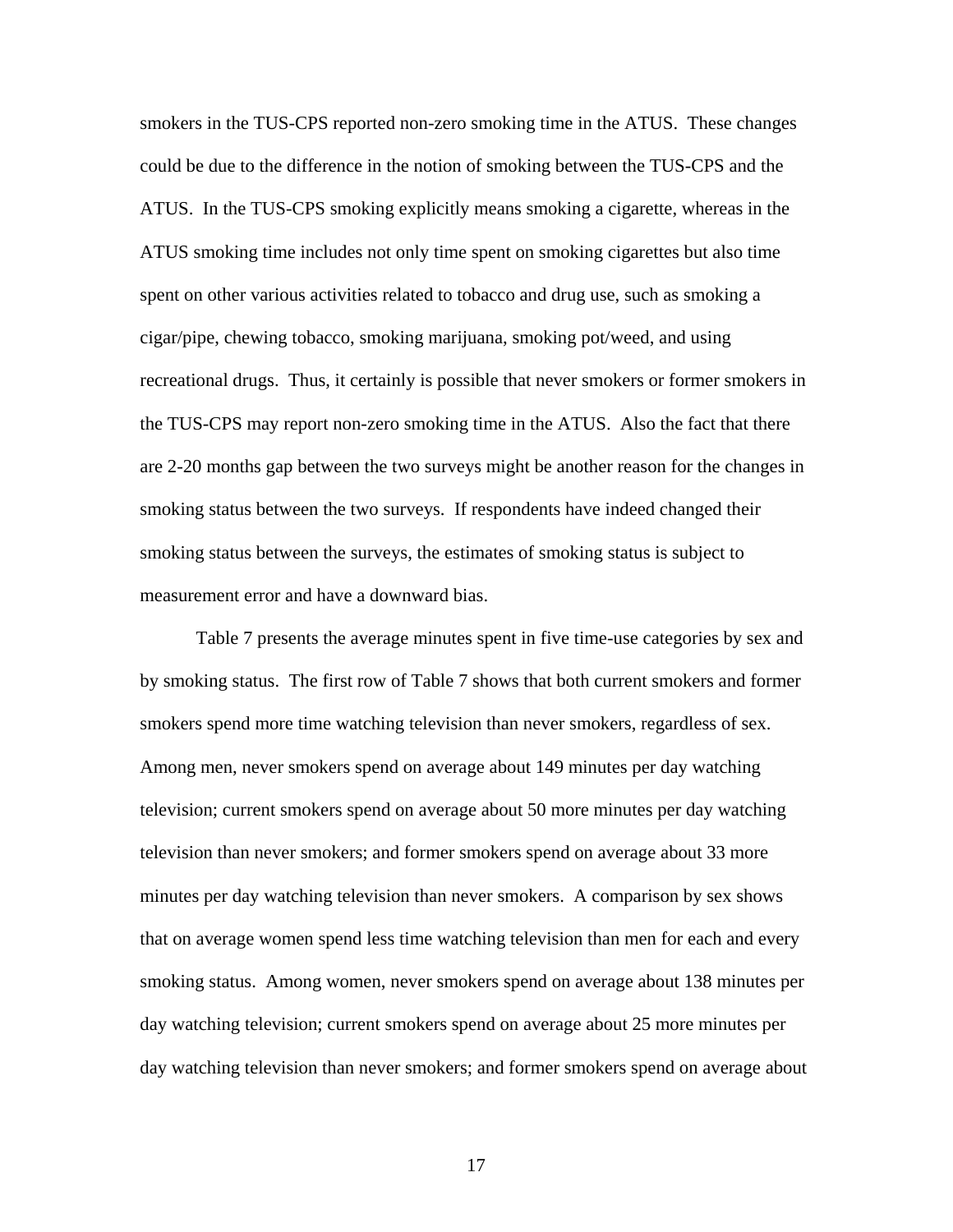16 more minutes per day watching television than never smokers. This pattern is consistent with the notion that individuals who are rather present-oriented would spend more time on the non-market activities that provide rather instant gratification such as watching television.

 When it comes to time spent on other activities in Table 7, the differences by smoking status are not as consistent as those observed in time spent watching television. Among men, former smokers spend on average 10 more minutes on eating and drinking than never smokers, but among women, current smokers spend on average 5 *fewer* minutes on eating and drinking than never smokers. Among men, both current smokers and former smokers spend less time on education than never smokers; among women, however, only former smokers spend significantly less time on education than never smokers. Time spent on sports activities do not vary significantly by smoking status among men, but current smokers spend significantly less time on sports than never smokers among women.

 Table 7 also shows time spent on working by sex and by smoking status. Among men, both current smokers and former smokers spend less time working than never smokers; among women, there is no statistically significant difference in working time by smoking status. Overall, the time-use pattern observed in Table 7 is consistent with the time preference explanation. But one cannot rule out the possibility that the observed relationship is due to the difference in health status by smoking status.

 Table 8 reports further descriptive statistics for the sample by sex and by smoking status. There are substantial differences in the demographic and socioeconomic characteristics by smoking status. First of all, former smokers are about 10-12 years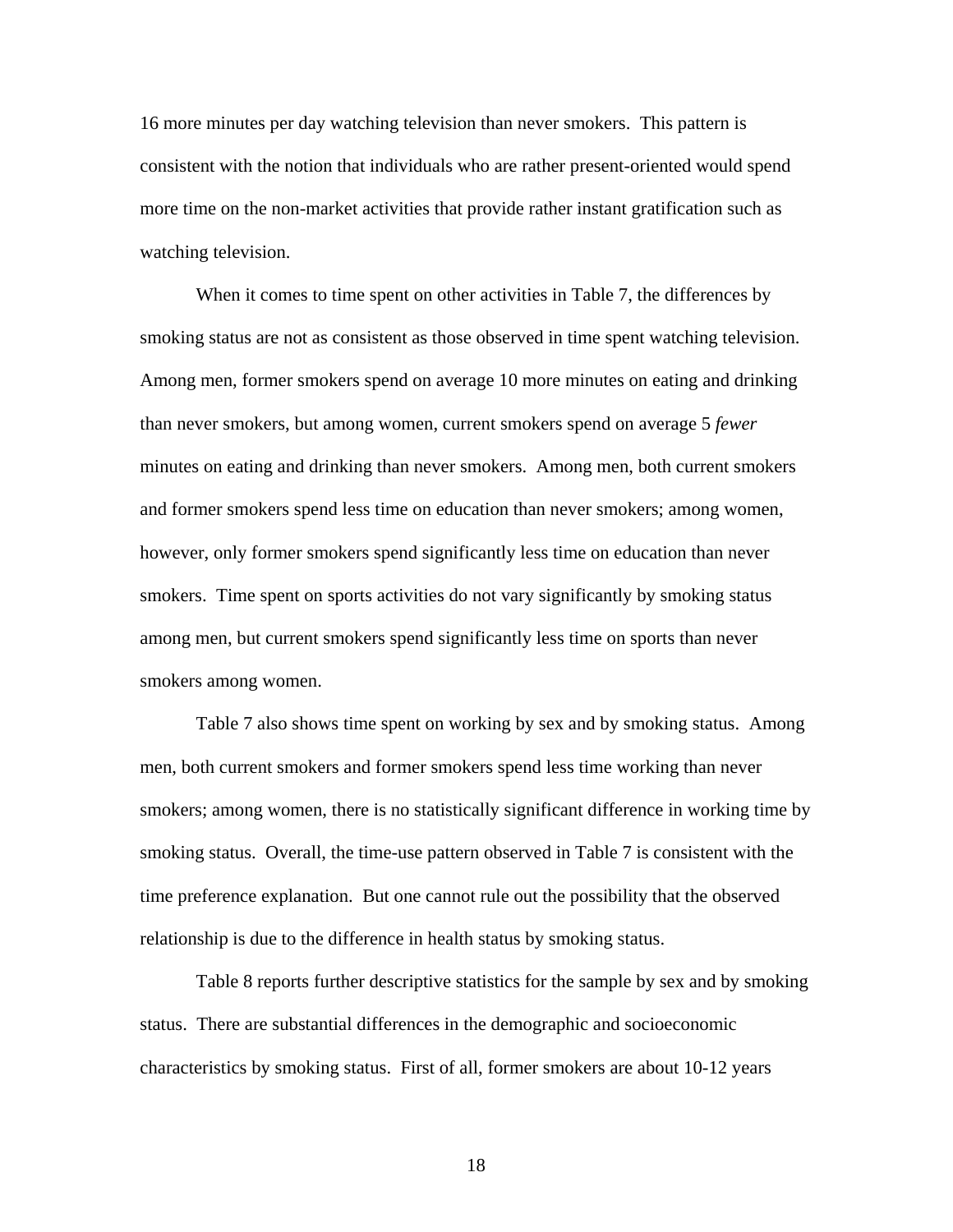<span id="page-18-0"></span>older than either never smokers or current smokers, regardless of sex. There are also more whites among current smokers and former smokers than among never smokers, regardless of sex. The percentage distributions among the four educational categories indicate that current smokers are less educated than other two groups and never smokers are better educated than other two groups, regardless of sex. Among men, both current smokers and former smokers are significantly less likely to be employed than never smokers. Current smokers are less likely to be married than never smokers but former smokers are more likely to be married than never smokers, regardless of sex.<sup>[15](#page-18-0)</sup> Finally, both current smokers and former smokers have fewer children living in the household than never smokers.

### **5. Results**

 $\overline{a}$ 

In order to estimate the effect of time preference, proxied by smoking status, on the five categories of time use, this paper employs both Ordinary Least Squares (OLS) and Tobit estimations. For activities that include a substantial number of observations censored at zero, it is necessary to employ the Tobit estimation procedure, assuming that the error term is normally distributed, to get unbiased estimates. The dependent variables are the amount of time, measured in minutes, spent on each activity in a day. The independent variables include dummies for current smokers and former smokers (the reference group is never smokers); age and its square; three dummies for race/ethnicity; three education dummies; an employment dummy; number of children living in the household; four family income dummies; dummies for Saturdays, Sundays, and holidays; eleven month dummies; two year dummies; a SMSA dummy; and three region dummies.

<sup>&</sup>lt;sup>15</sup> This pattern in marital status by smoking status is also consistent with the findings in Broms et al. (2004).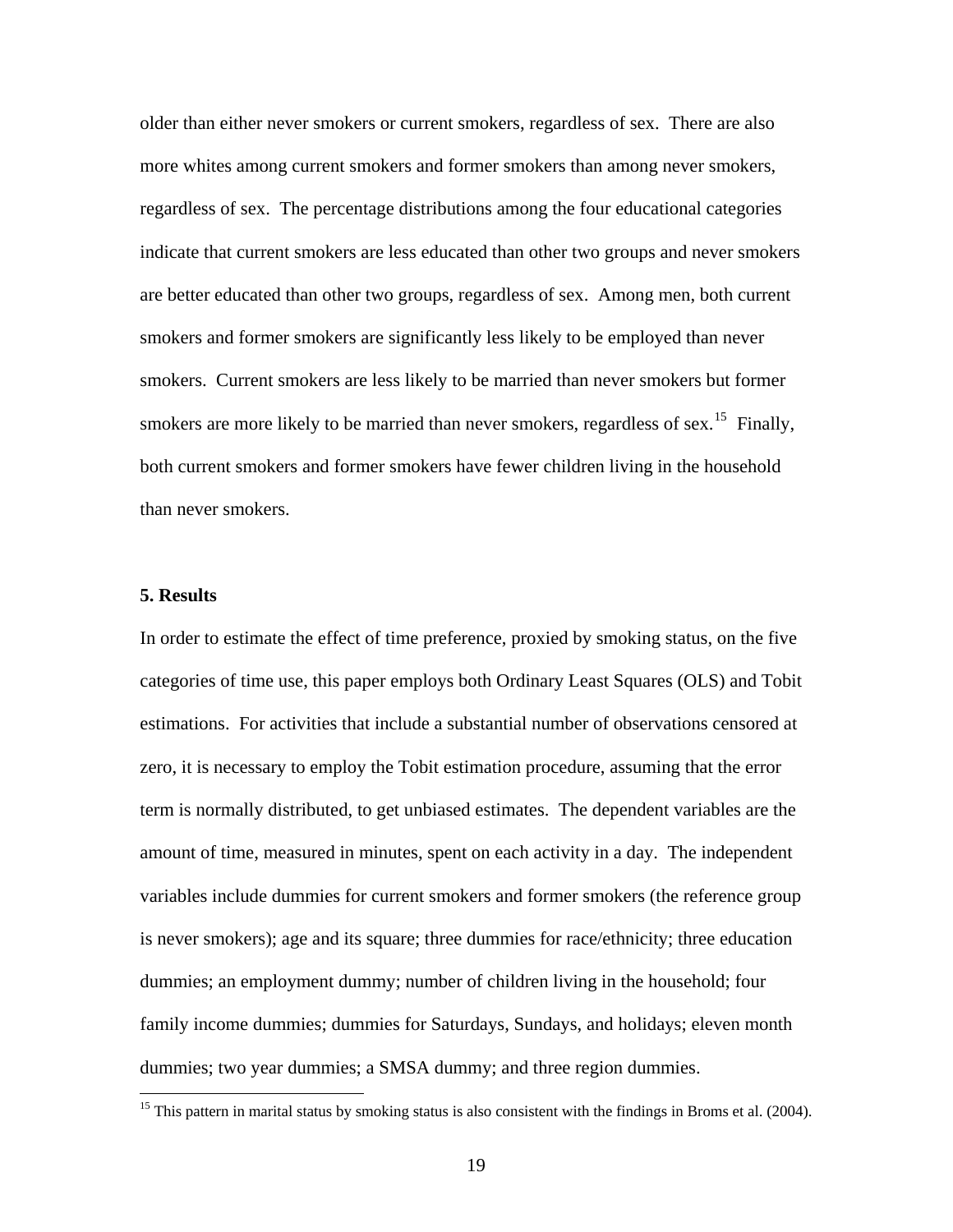Table 9 presents the results of the OLS estimation for men. Column 1 of Table 9 indicates that current smokers spend about 26 more minutes per day watching television than never smokers, even after controlling for other variables. The difference in time spent watching television between former smokers and current smokers is very small and statistically insignificant. Other significant control variables have reasonable signs and magnitudes. Time spent watching television increases with age. Thus, the significant difference observed in Table 7 seems to be due to the fact that former smokers are about 12 years older than never smokers. More educated men spend less time watching television. So do employed men, compared with those not working. Finally, time spent on watching television decreases on average by about 9 minutes per one additional child in the household.

Column 2 of Table 9 shows that both current smokers and former smokers spend about 4 more minutes per day eating and drinking than never smokers, even after controlling for other variables. Column 3 of Table 9 indicates that both current smokers and former smokers spend about 5 fewer minutes per day on education than never smokers, even after controlling for other variables. So far the results in Columns 1 through 3 of Table 9 are consistent with the notion that smokers, due to their higher time preference, spend more time on activities that provide rather instant gratification, such as watching television and eating and drinking, but spend less time on activities that provide long-term returns, such as education.

 The results in column 4 of Table 9, however, are inconsistent with this idea regarding the relationship between time preference and time use. There is no significant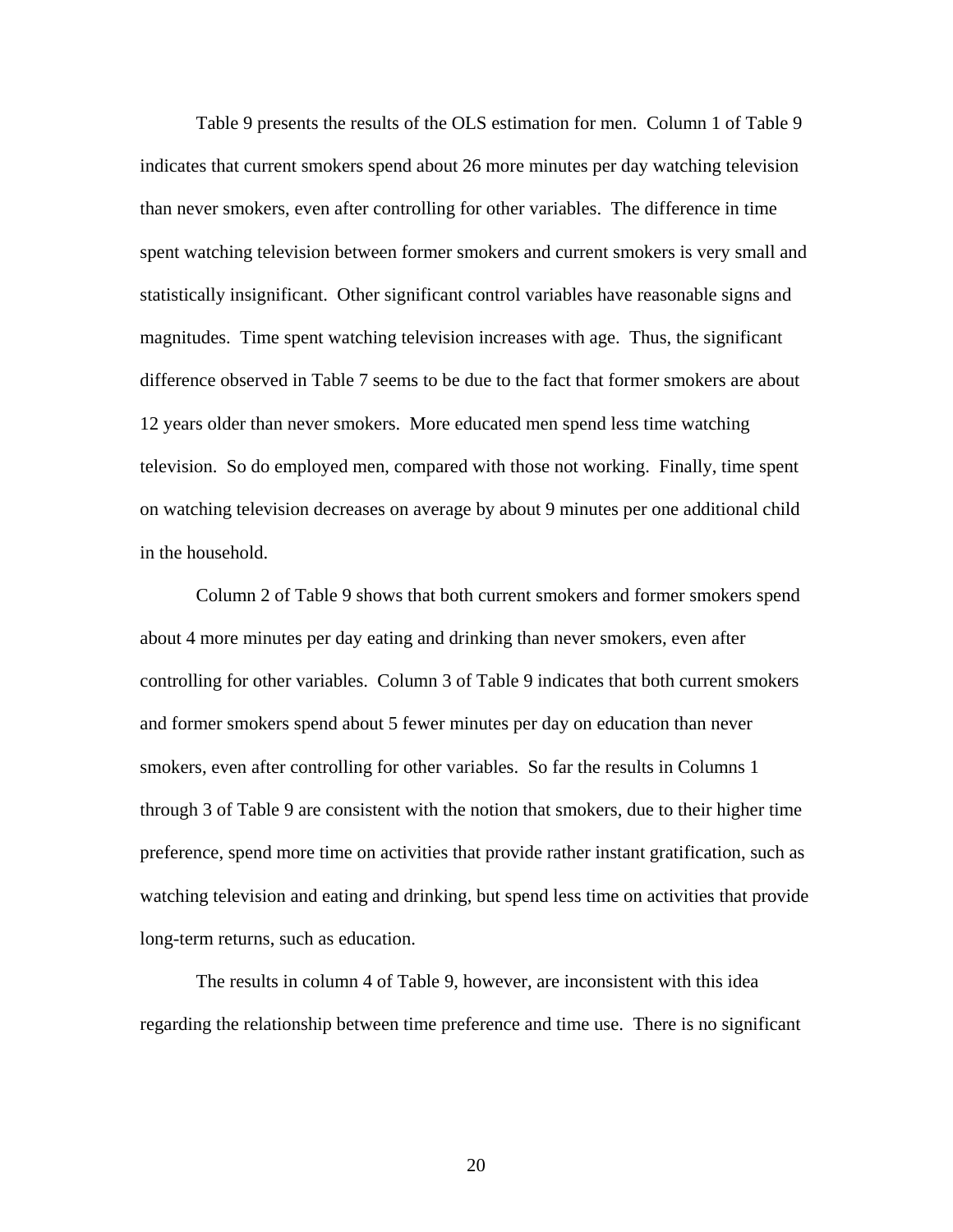<span id="page-20-0"></span>difference between current smokers and former smokers in time spent on sports activities and former smokers spend about 4 *more* minutes on exercising than never smokers.

 In order to see if the observed effects of smoking on time use in columns 1 and 3 are due to the differences in health status by smoking status,  $16$  column 5 of Table 9 reports the estimation results using time spent on working as the dependent variable. No significant difference between current smokers and never smokers in time spent on working in column 5 supports the interpretation that the observed effects of smoking on time use in columns 1 and 3 are due to the differences in time preference by smoking status. The coefficient on the former smoker dummy is significant and negative and thus suggests that the observed effects of smoking on time use in column 3 could be due to the differences in health status by smoking status.

 The OLS estimation results reported in Table 10 for women have fewer significant coefficients on the two smoking dummy variables but the overall pattern is consistent with the notion of different time use due to different time preference. In column 1 of Table 10, both current smokers and former smokers spend more time watching television than never smokers among women. In column 2, time spent on eating does not differ by smoking status, but in column 3 current smokers spend less time on education than never smokers. Different from the results for men, in column 4 of Table 10 women who currently smoke spend about 4 fewer minutes in sports activities than comparable women who have never smoked. Finally, in column 5 of Table 10 time spent on working does not significantly vary by smoking status among women.

<sup>&</sup>lt;sup>16</sup> Column 2 is excluded because differences in health status are not likely to increase time spent on eating and drinking more for smokers than never smokers.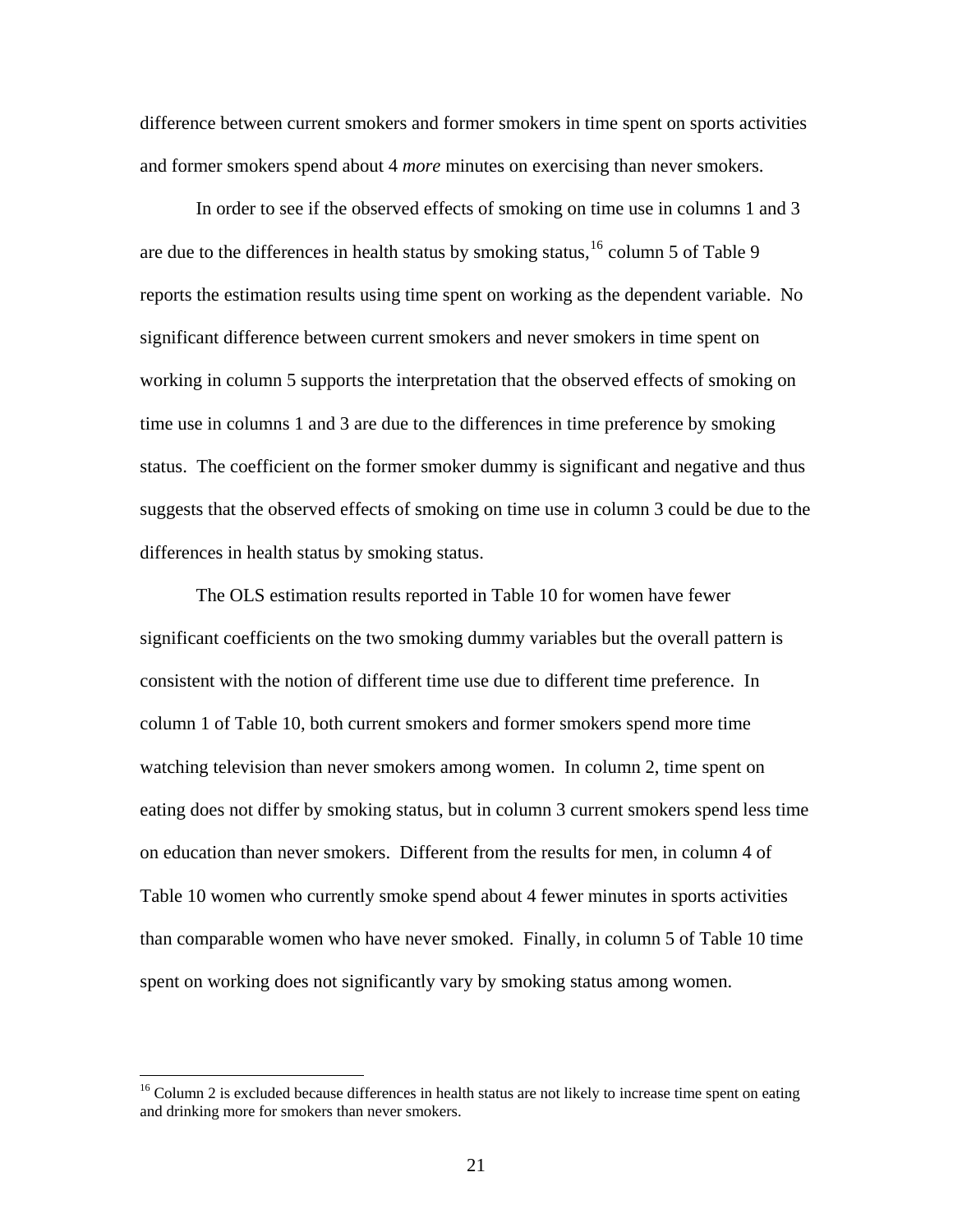<span id="page-21-0"></span> To address the issue of censoring at zero, Tables 11 and 12 reports the marginal effects of the Tobit estimation results for men and women, respectively.<sup>[17](#page-21-0)</sup> The proportion of respondents with zero time use varies from about 5 percent for eating and drinking time to about 97 percent for education time in Tables 11 and 12. The marginal effects of the Tobit estimation for men in columns 1 through 4 in Table 11 are more supportive of the notion of different time use due to different time preference. In particular, column 4 of Table 11, different from the results in column 4 of Table 9, shows that current smokers spend about 5 fewer minutes on sports activities than never smokers among men. Due to a large number of observations being censored at zero, the OLS estimate reported in column 4 of Table 9 seems to be biased. In columns 1 through 3 of Table 11, the results of the marginal effects of the Tobit estimation still confirm the conclusion from the OLS estimation results in Table 9. Current smokers spend more time watching television and eating but less time in education than never smokers. The pattern for former smokers in columns 1 through 4 of Table 11 is also similar to that in Table 9, except that now there is no difference in time spent on exercising between former smokers and never smokers in column 4 of Table 11. Finally, in column 5 of Table 11, there is still no significant difference between current smokers and never smokers in time spent on working, while the coefficient on the former smoker dummy is significant and negative. Thus, there is no evidence that the observed difference in time use for current smokers is due to the difference in health status. The marginal effects of the Tobit estimation results in Table 12 for women are similar to the OLS estimation results reported in Table 10.

 $17$  The marginal effects of the Tobit estimation are for the unconditional expected value of the dependent variable.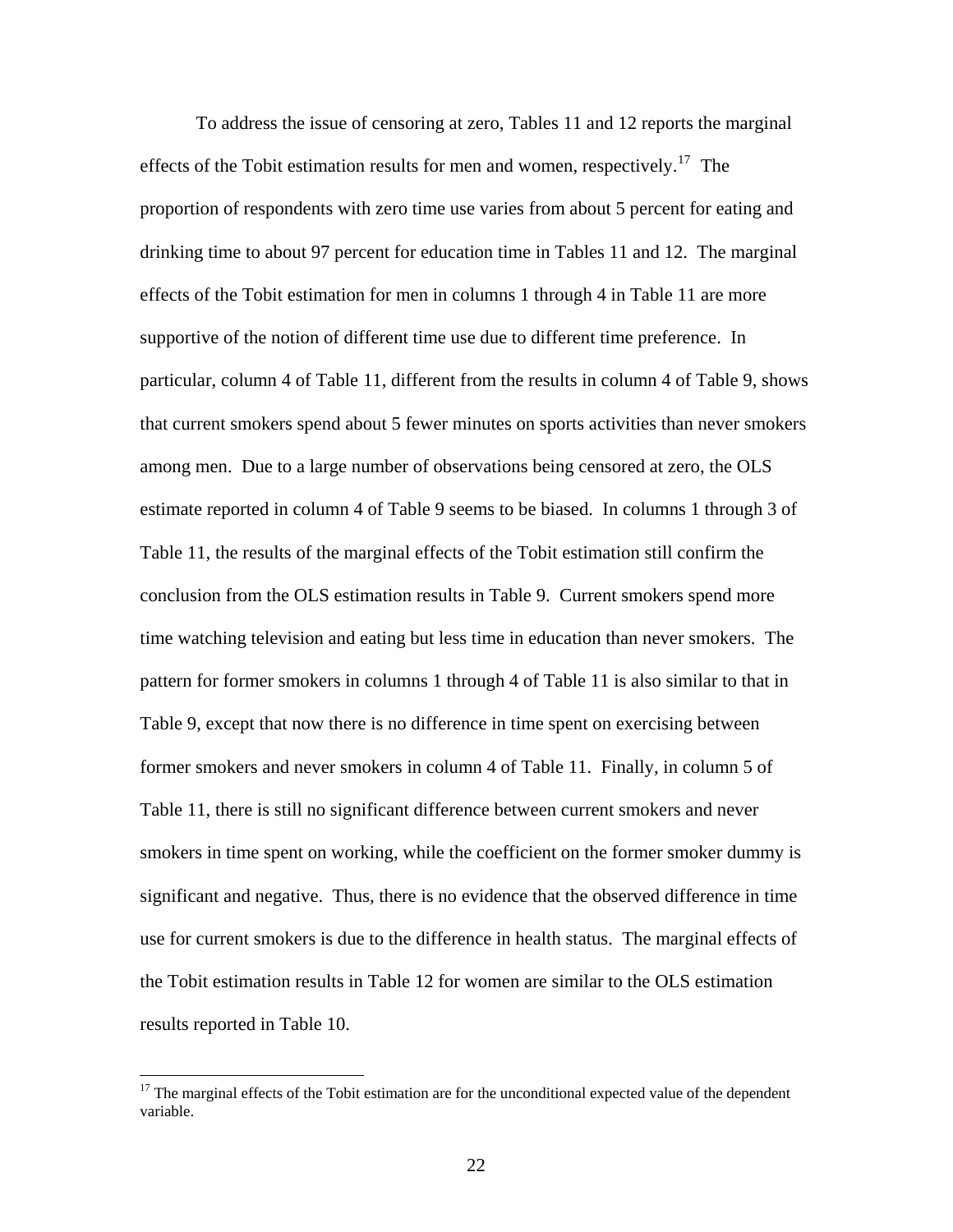In summation, the empirical results, in particular for men, are consistent with the notion that individuals with higher time preference would spend more time on the nonmarket activities that provide rather instant gratification such as watching television and eating and drinking, whereas those with lower time preference would spend more time on the non-market activities that provide long-term returns such as exercising and taking classes.

### **6. Conclusion**

Using matched data from the Tobacco Use Supplements to the February, June and November 2003 Current Population Surveys and the 2003, 2004 and 2005 American Time Use Surveys, this paper showed how the differences in time preference, measured by smoking status, affect time spent on various non-market activities in an 24-hour period. Even after controlling for a host of variables, I have found that among men current smokers, compared to never smokers, spend more time watching television and eating and drinking but less time exercising and taking classes. The estimates for women also provide similar, though weak, results.

Even though it has been shown that former smokers are more likely to respond to the ATUS than either never smokers or current smokers, the issue of nonresponse bias has not been fully addressed in interpreting the effect of smoking status on time use. Because the focus of the paper is not estimating time spent on smoking in the ATUS but measuring the effect of time preference, measured by smoking status, the bias due to different response rate might be insignificant.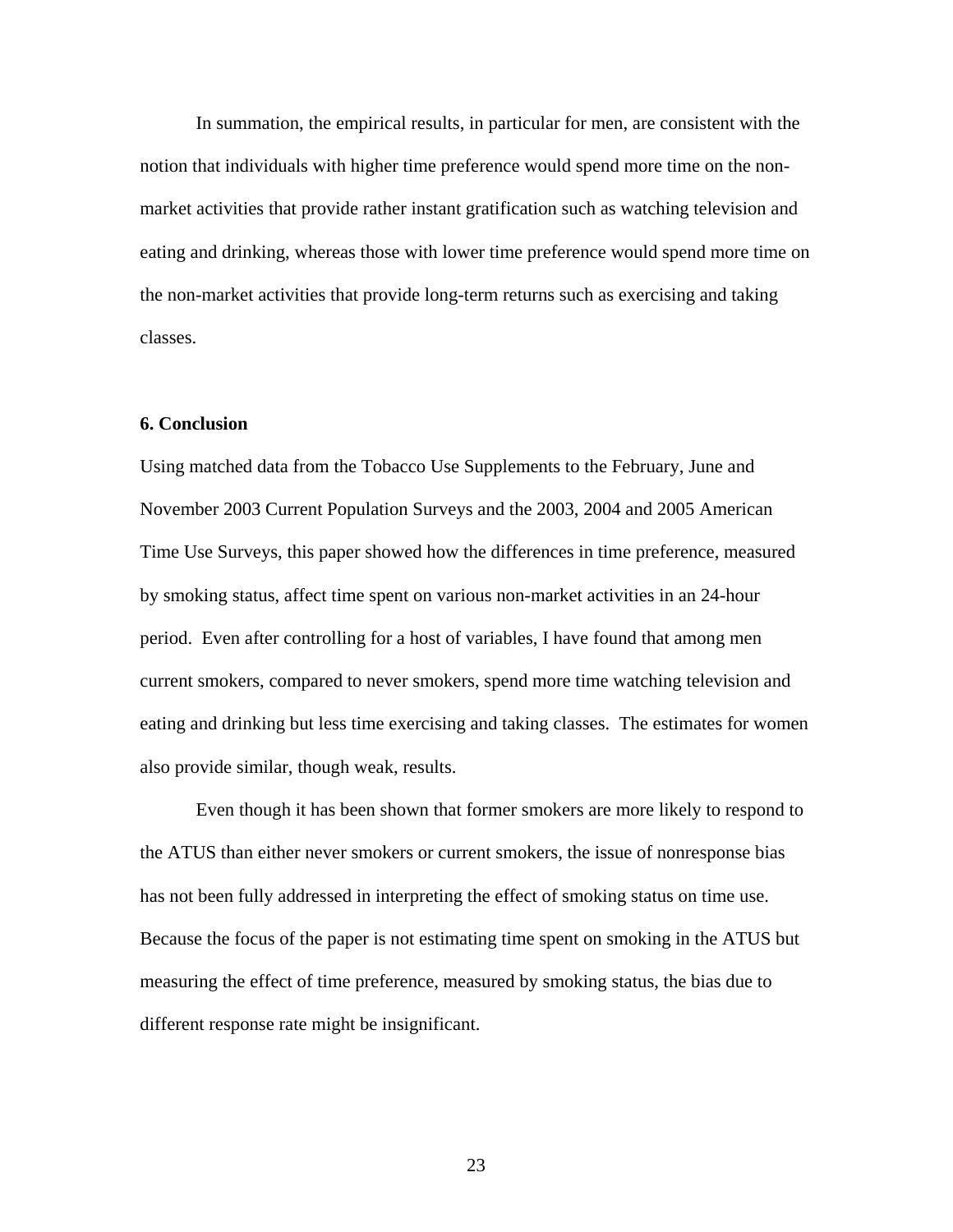This paper has analyzed only the total amount time spent on each activity by smoking status. Yet the ATUS also provides detailed information regarding the timing of each activity, and time preference is likely to affect the timing of different activities in a day. Therefore, an analysis of the timing of different activities by smoking status would be an interesting research agenda.

When the Food & Eating Module to the ATUS becomes available, it would be also interesting to examine how the different pattern in time use coupled with smoking status would affect health outcomes. Finally, another interesting research topic would be to examine whether the TUS-CPS estimates are underestimating the prevalence of smoking due to nonresponse bias by smoking status.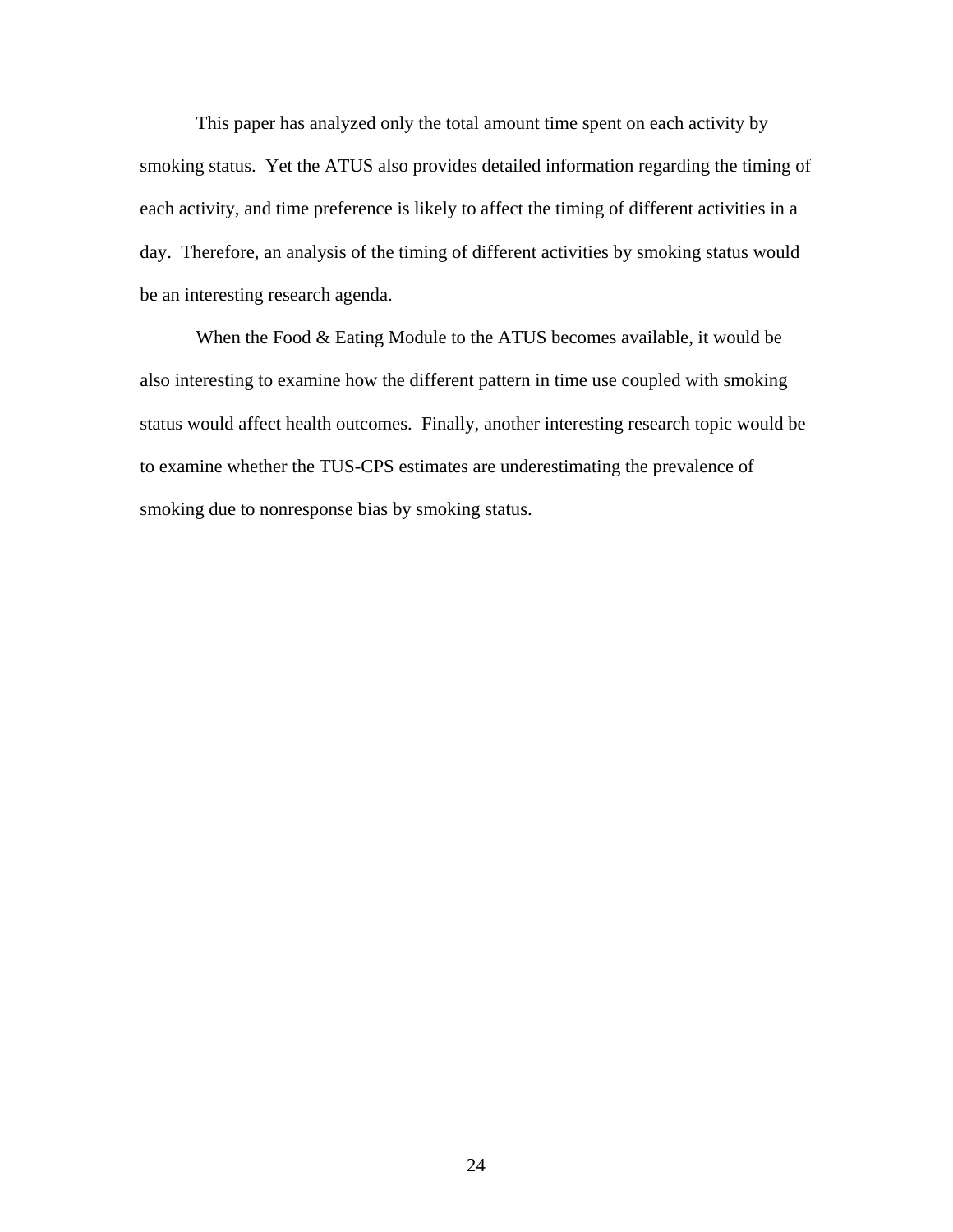#### **References**

- Abraham, Katharine G., Aaron Maitland, and Suzanne M. Bianchi. 2006. "Nonresponse in the American Time Use Survey: Who is Missing from the Data and How Much Does It Matter?" *Public Opinion Quarterly* 70 (5), 676-703.
- Abraham, Katharine G., Sara Helms, and Stanley Presser. 2007. "The Effects of Survey Nonresponse on Inferences about Volunteer Work in the United States," Unpublished manuscript, University of Maryland.
- Ahmad, Sajjad. 2005. "The Cost-Effectiveness of Raising the Legal Smoking Age in California," *Medical Decision Making* 25 (3), 330-340.
- Ameriks, John, Andrew Caplin, and John Leahy. 2003. "Wealth Accumulation and the Propensity to Plan," *Quarterly Journal of Economics* 118 (3), 1007-1047.
- Becker, Gary S. 1965. "A Theory of the Allocation of Time," *Economic Journal* 75 (299), 493-517.

\_\_\_\_\_\_\_\_\_\_\_\_. 1975. *Human Capital*, 3rd Edition, Chicago, IL: University of Chicago Press.

- Bickel, Warren K., Amy L. Odum, and Gregory J. Madden. 1999. "Impulsivity and Cigarette Smoking: Delay Discounting in Current, Never, and Ex-smokers," *Psychopharmacology* 146, 447-454.
- Bickel, Warren K. and Matthew W. Johnson. 2003. "Delay Discounting: A Fundamental Behavioral Process of Drug Dependence," In *Time and Decision: Economic and Psychological Perspectives on Intertemporal Choice*, edited by George Loewenstein, Daniel Read, and Roy Baumeister. New York: Russell Sage Foundation.
- Biddle, Jeff E. and Daniel S. Hamermesh. 1990. "Sleep and the Allocation of Time," *Journal of Political Economy* 98 (5), 922-943.
- Bretteville-Jensen, A.L. 1999. "Addiction and Discounting," *Journal of Health Economics* 18 (4), 393-407.
- Broms, Ulla, Karri Silventoinen, Eero Lahelma, Markku Koskenvuo, and Jaakko Kaprio. 2004. "Smoking Cessation by Socioeconomic Status and Marital Status: The Contribution of Smoking Behavior and Family Background," *Nicotine & Tobacco Research* 6 (3), 447-455.
- Cameron, Sam. 1998. "Estimation of the Demand for Cigarettes: A Review of the Literature," *Economic Issues* 3 (2), 51-71.
- Chapman, Gretchen B. 2003. "Time Discounting of Health Outcomes," In *Time and Decision: Economic and Psychological Perspectives on Intertemporal Choice*, edited by George Loewenstein, Daniel Read, and Roy Baumeister. New York: Russell Sage Foundation.
- Cunradi, Carol B., Roland Moore, Moira Killoran, and Genevieve Ames. 2005. "Survey Nonresponse Bias Among Young Adults: The Role of Alcohol, Tobacco, and Drugs," *Substance Use & Misuse* 40 (2), 171-185.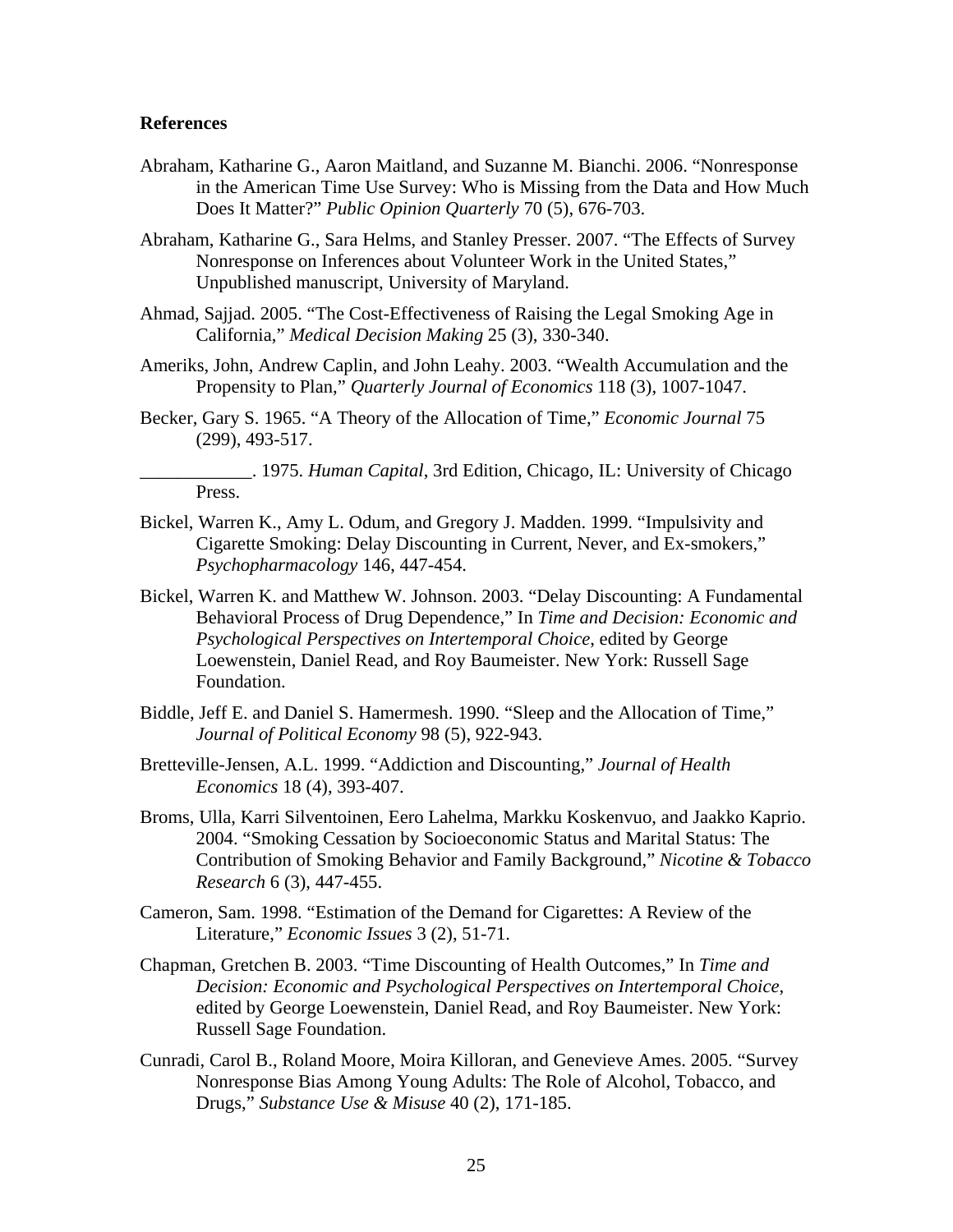- Dallongeville, Jean, Nadine Marecaux, Jean-Charles Fruchart, and Philippe Amouyel. 1998. "Cigarette Smoking Is Associated with Unhealthy Patterns of Nutrient Intake: A Meta-analysis," *Journal of Nutrition* 128 (9), 1450-1457.
- Fahr, Rene. 2005. "Loafing or Learning? The Demand for Informal Education," *European Economic Review* 49, 75-98.
- Frederick, Shane, George Loewenstein, and Ted O'Donoghue. 2002. "Time Discounting and Time Preference: A Critical Review," *Journal of Economic Literature* 40, 351-401.
- Fuchs, Victor R. 1979. "Economics, Health, and Post-Industrial Society," *Millbank Memorial Fund Quarterly* 57 (2), 153-182.

\_\_\_\_\_\_\_\_\_\_\_\_\_. 1982. "Time Preference and Health: An Exploratory Study," In V.R. Fuchs (Ed.) *Economic Aspects of Health*, Chicago, IL: University of Chicago Press, 93-120.

- Gray, Rebecca, Pamela Campanelli, Kavita Deepchand, and Patricia Prescott-Clarke. 1996. "Exploring Survey Non-response: the Effect of Attrition on a Follow-up of the 1984-85 Health and Life Style Survey," *Statistician* 45 (2), 163-183.
- Hamermseh, Daniel S. 2007. "Time to Eat: Household Production Under Increasing Income Inequality," *American Journal of Agricultural Economics*, forthcoming.
- Hartman, Anne M., Gordon Willis, William W. Davis, Danell Watkins, Deirdre Lawrence, James T. Gibson, Michael Coffey. 2006. "The 2003 Tobacco Use Special Cessation Supplement to the Current Population Survey (TUSCS-CPS): Representative Survey Findings," available on the Web at [http://riskfactor.cancer.gov/studies/tus-cps/results/data03/cps\\_results03.pdf](http://riskfactor.cancer.gov/studies/tus-cps/results/data03/cps_results03.pdf)
- Hersch, Joni. 1996. "Smoking, Seat Belts, and Other Risky Consumer Decisions: Differences by Gender and Race," *Managerial and Decision Economics* 17, 471- 481.
- Hu, Frank B., Michael F. Leitzmann, Meir J. Stampfer, Graham A. Colditz, Walter C. Willett, and Eric B. Rimm. 2001. "Physical Activity and Television Watching in Realtion to Risk for Type 2 Diabetes Mellitus in Men," *Archives of Internal Medicine* 161, 1542-1548.
- Hu, Frank B., Tricia Y. Li, Graham A. Colditz, Walter C. Willett, and JoAnn E. Manson. 2003. "Television Watching and Other Sedentary Behaviors in Relations to Risk of Obesity and Type 2 Diabetes Mellitus in Women," *Journal of the American Medical Association* 289 (14), 1785-1791.
- Huston, Sandra J. and Michael S. Finke. 2003. "Diet Choice and the Role of Time Preference," *Journal of Consumer Affairs* 37 (1), 143-160.
- Khwaja, Ahmed, Dan Silverman, and Frank Sloan. 2006. "Time Preference, Time Discounting, and Smoking Decision," NBER Working Paper #12615.
- Khwaja, Ahmed, Frank Sloan, and Martin Salm. 2006. "Evidence on Preferences and Subjective Beliefs of Risk Takers: The Case of Smokers," *International Journal of Industrial Organization* 24, 667-682.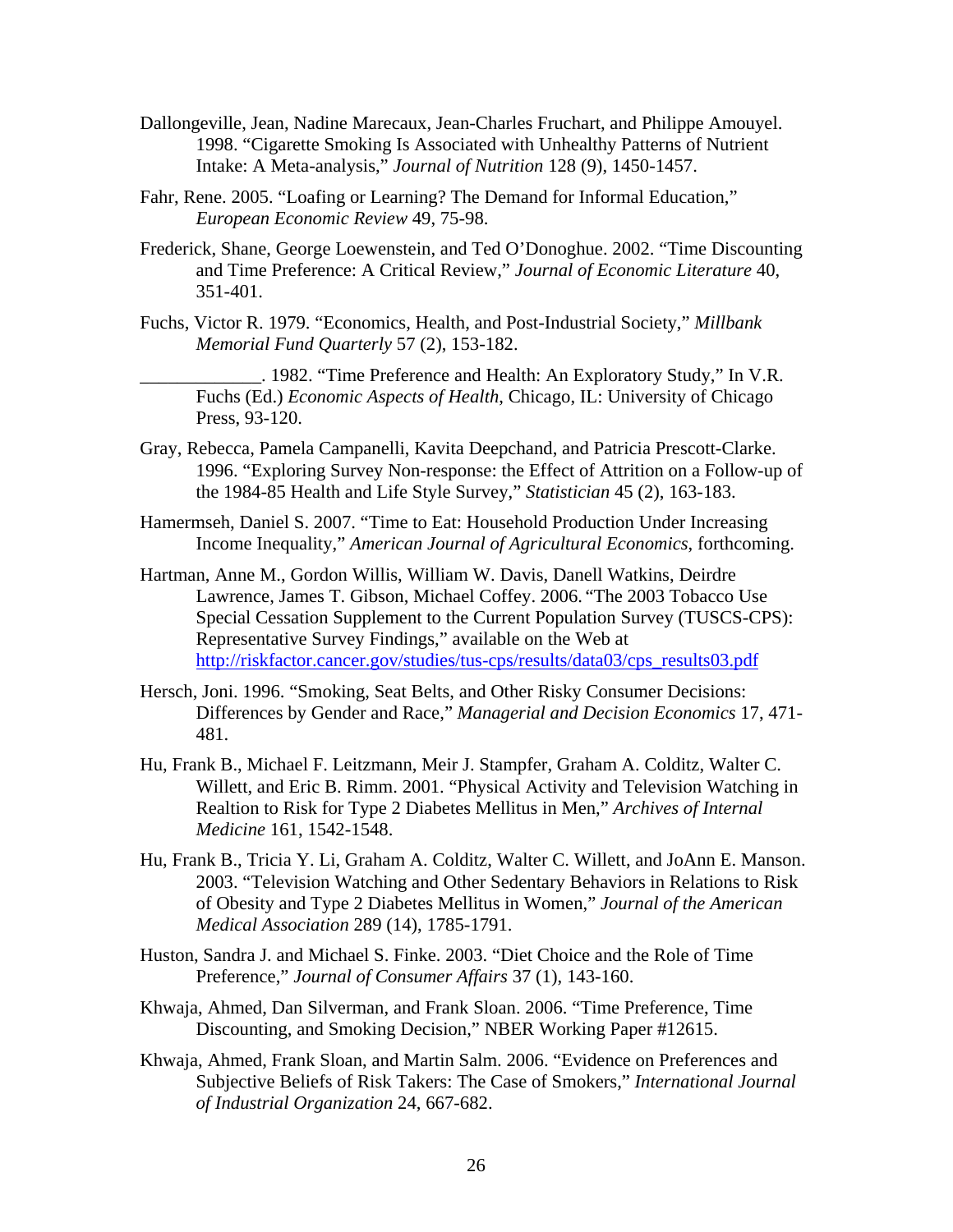- Koorman, Peter, and Arie Kapteyn. 1987. "A Disaggregate Analysis of the Allocation of Time within the Household," *Journal of Political Economy* 95 (2), 223-249.
- Levine, Phillp B., Tara A. Gustafson, and Ann D. Velenchik. 1997. "More Bad News for Smokers? The Effects of Cigarette Smoking on Wages," *Industrial and Labor Relations Review* 50 (3), 493-509.
- Mincer, Jacob. 1974. *Schooling, Experience, and Earnings.* New York, NY: National Bureau of Economic Research.
- Mitchell, Suzanne H. 1999. "Measures of Impulsivity in Cigarette Smokers and Nonsmokers," *Psychopharmacology* 146: 455-464.
- Munasinghe, Lalith, and Nachum Sicherman. 2005. "Why Do Dancers Smoke? Smoking, Time Preference, and Wage Dynamics," Barnard College, mimeo.
- Oakes, Thomas W., Gary D. Frideman, and Carl C. Seltzer. 1973. "Mail Survey Response by Health Status of Smokers, Nonsmokers, and Ex-smokers," *American Journal of Epidemiology* 98 (1), 50-55.
- Odum, Amy L., Gregory J. Madden, and Warren K. Bickel. 2002. "Discounting of Delayed Health Gains and Losses by Current, Never- and Ex-smokers of Cigarettes," *Nicotine & Tobacco Research* 4, 295-303.
- Perkins, Kenneth A. 1992. "Effects of Tobacco Smoking on Caloric Intake," *British Journal of Addiction* 87, 193-205.
- Seltzer, Carl C., Raymond Bosse, and Arthur J. Garvey. 1975. "Mail Survey Response by Smoking Status," *American Journal of Epidemiology* 100 (6), 453-457.
- Smith, Patricia K., Barry Bogin, and David Bishai. 2005. "Are Time Preference and Body Mass Index Associated? Evidence from the National Longitudinal Survey of Youth," *Economics and Human Biology* 3 (2), 259-270.
- U.S. Bureau of Labor Statistics. 2006. "Linking American Time Use Survey and Current Population Survey Public Use Files," mimeo.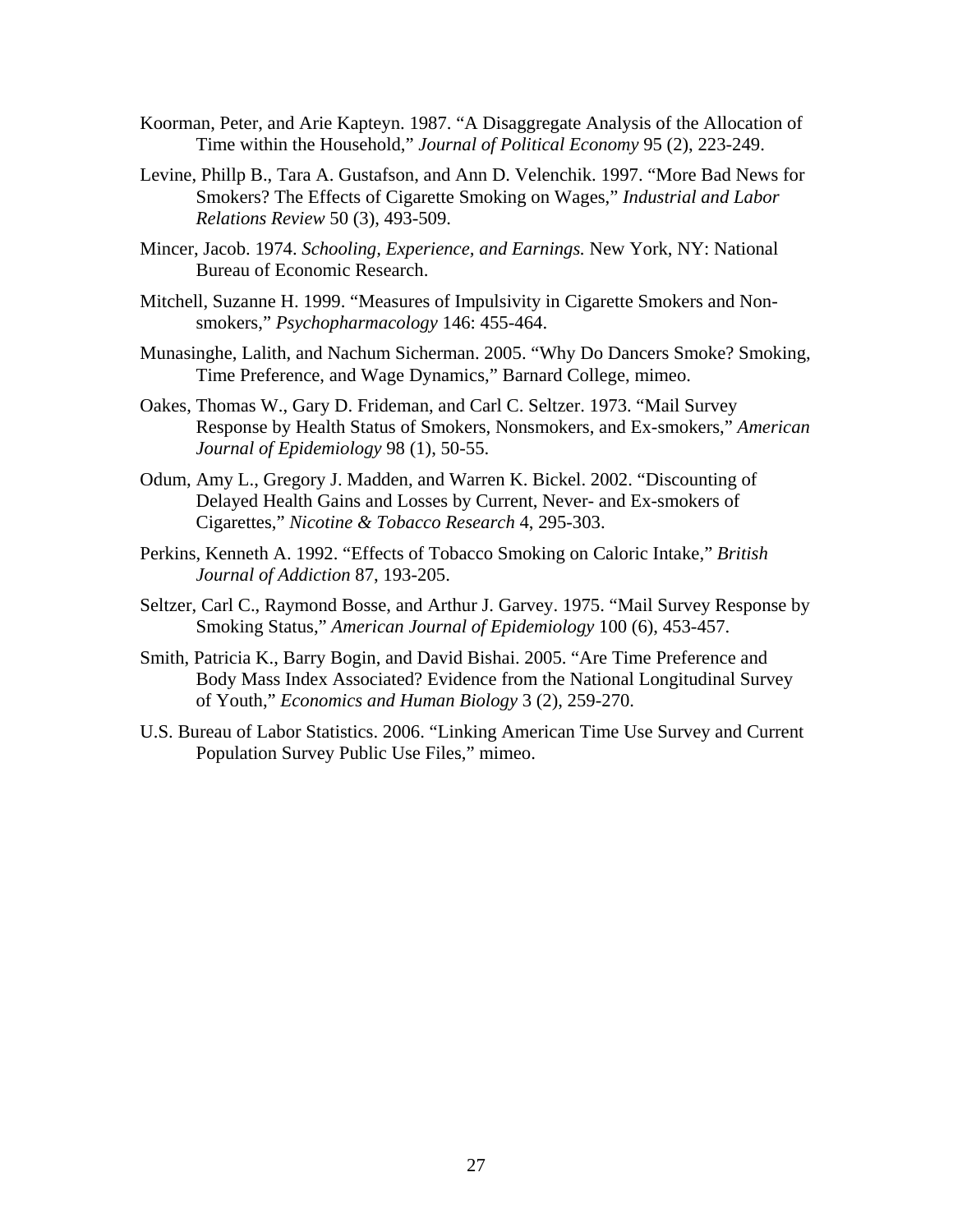|                |                |                  |                     | Number of months    |                  |
|----------------|----------------|------------------|---------------------|---------------------|------------------|
|                | Month in       | Month of last    | Months of interview | between TUS-CPS and |                  |
| <b>TUS-CPS</b> | sample         | interview in CPS | in ATUS             | <b>ATUS</b>         | <b>Note</b>      |
| February 2003  | 8              | Feb 2003         | Apr-Jul 2003        | $2 - 5$             | No TUS interview |
|                | 7              | Mar 2003         | May-Aug 2003        | $3-6$               |                  |
|                | 6              | Apr 2003         | Jun-Sep 2003        | $4 - 7$             |                  |
|                | 5              | May 2003         | <b>Jul-Oct 2003</b> | $5 - 8$             |                  |
|                | 4              | Feb 2004         | Apr-Jul 2004        | $14 - 17$           | No TUS interview |
|                | 3              | Mar 2004         | May-Aug 2004        | $15-18$             |                  |
|                | $\overline{c}$ | Apr 2004         | Jun-Sep 2004        | $16-19$             |                  |
|                | 1              | May 2004         | <b>Jul-Oct 2004</b> | 17-20               |                  |
| June 2003      | 8              | Jun 2003         | Aug-Nov 2003        | $2 - 5$             |                  |
|                | 7              | Jul 2003         | Sep-Dec 2003        | $3-6$               |                  |
|                | 6              | Aug 2003         | Oct 2003-Jan 2004   | $4 - 7$             |                  |
|                | 5              | Sep 2003         | Nov 2003-Feb 2004   | $5 - 8$             |                  |
|                | 4              | Jun 2004         | Aug-Nov 2004        | $14 - 17$           |                  |
|                | 3              | Jul 2004         | Sep-Dec 2004        | $15 - 18$           |                  |
|                | $\overline{c}$ | Aug 2004         | Oct 2004-Jan 2005   | $16-19$             |                  |
|                |                | Sep 2004         | Nov 2004-Feb 2005   | $17 - 20$           |                  |
| November 2003  | 8              | Nov 2003         | Jan-Apr 2004        | $2 - 5$             |                  |
|                | $\overline{7}$ | Dec 2003         | Feb-May 2004        | $3-6$               |                  |
|                | 6              | Jan 2004         | Mar-Jun 2004        | $4 - 7$             |                  |
|                | 5              | Feb 2004         | Apr-Jul 2004        | $5 - 8$             |                  |
|                | 4              | Nov 2004         | Jan-Apr 2005        | $14 - 17$           |                  |
|                | 3              | Dec 2004         | Feb-May 2005        | $15 - 18$           |                  |
|                | $\overline{c}$ | Jan 2005         | Mar-Jun 2005        | $16-19$             |                  |
|                |                | Feb 2005         | Apr-Jul 2005        | 17-20               |                  |

**Table 1 Rotation Groups in the TUS-CPS and Their Interviews in the ATUS**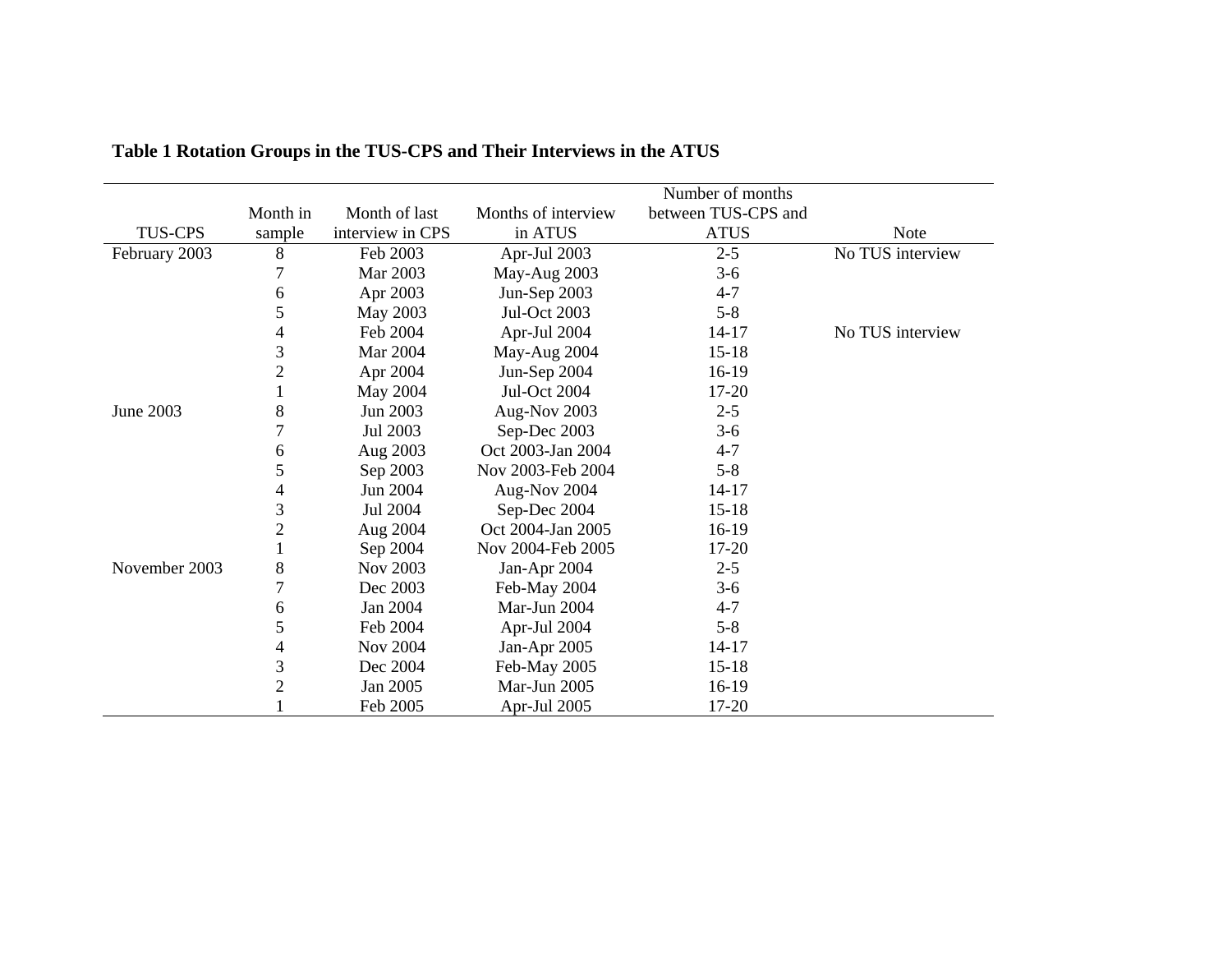|                                                   | 2003   | 2004   | 2005   | Total  |
|---------------------------------------------------|--------|--------|--------|--------|
| ATUS sample                                       | 38,938 | 27,004 | 24,977 | 90,919 |
| Matched to TUS-CPS by<br>identification variables | 15,892 | 16,115 | 5.010  | 37,017 |
| Sex, race, and age verified                       | 15,815 | 15,507 | 4,575  | 35,897 |
| ATUS complete interviews                          | 9.241  | 8.659  | 2,530  | 20,430 |

**Table 2 Number of Matched Individuals between the AUTS and the TUS-CPS and the Final Sample Size** 

Notes: The sample from the TUS-CPS is limited to individuals over the age of 19 as of the TUS-CPS interview.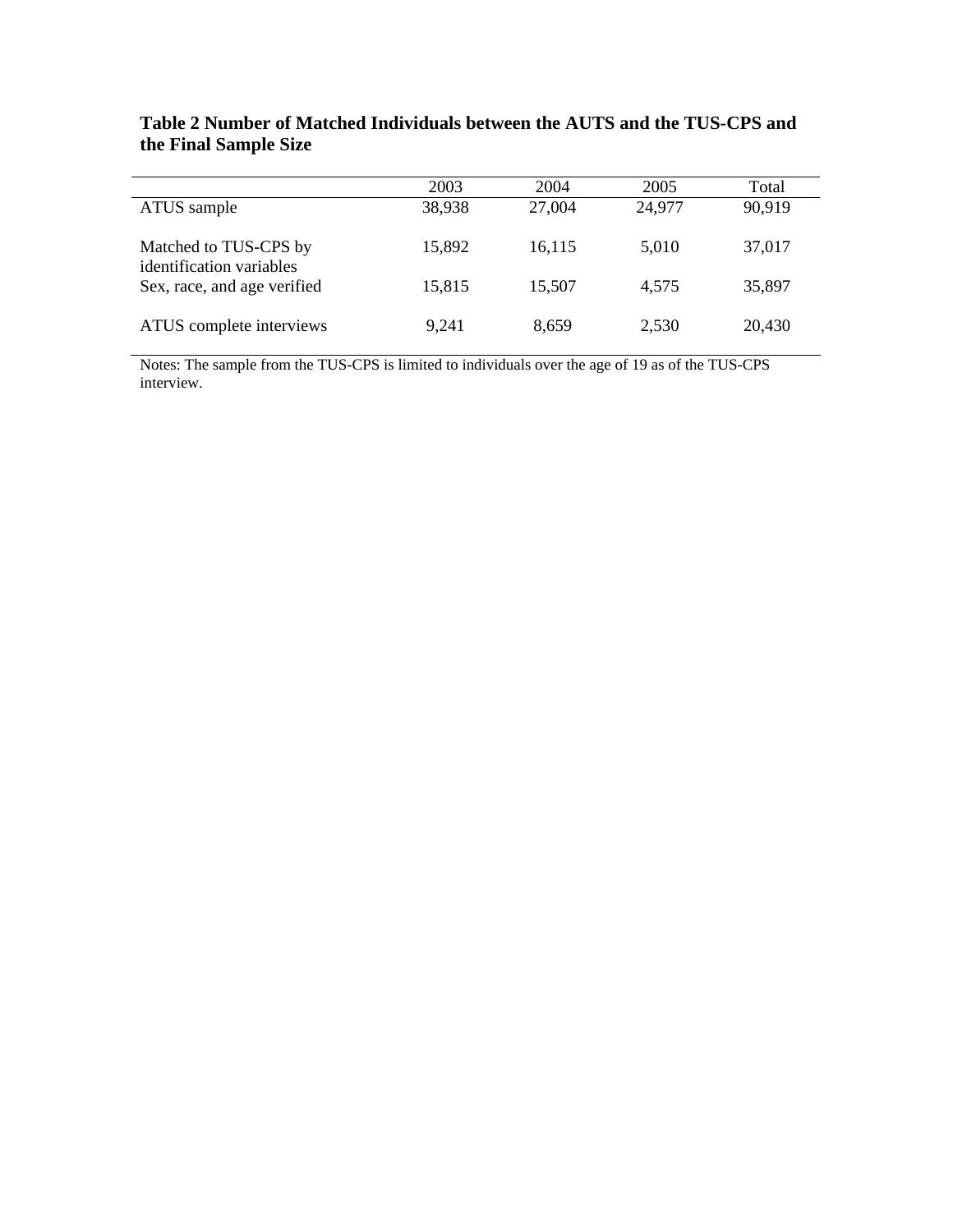## **Table 3 Proportion Responded in the ATUS by Smoking Status**

|                        | Proportion responded |
|------------------------|----------------------|
| Never smoker           | .540(.004)           |
|                        |                      |
| Current smoker         | $.520**(.008)$       |
| Former smoker          | $.625***$ $(.006)$   |
| Number of observations | 35,897               |

Notes: Standard errors are in parentheses. The results are weighted using the TUS-CPS nonresponse adjustment weight (PWRNWGT).

Compared with the proportion of respondents who are never smokers, the difference is \* Statistically significant at the .10 level; \*\* Statistically significant at the .05 level; \*\*\* Statistically significant at the .01 level.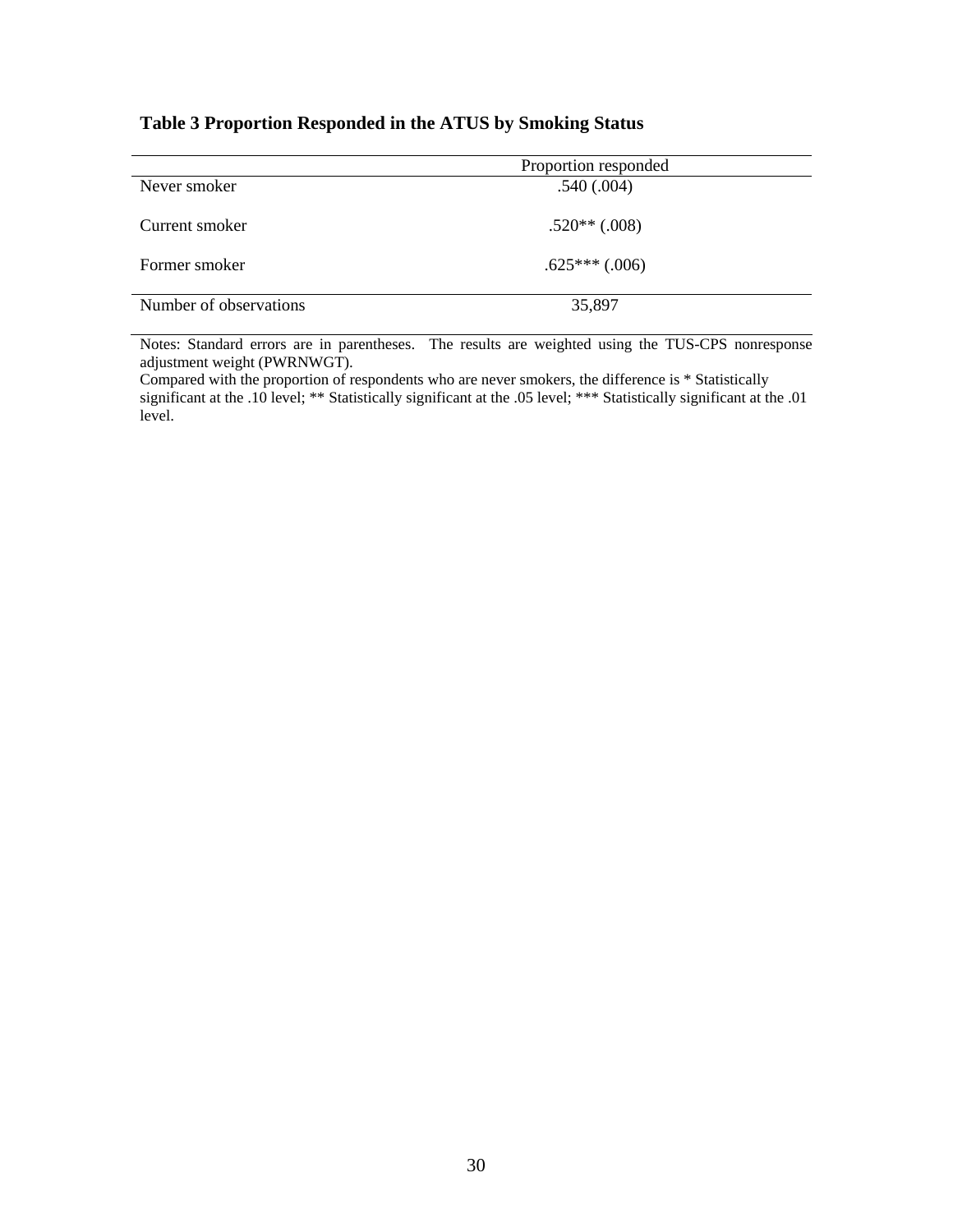## **Table 4 Proportion in the ATUS by Smoking Status**

|                        | Nonrespondent   | Respondent      |
|------------------------|-----------------|-----------------|
| Never smoker           | $.647 \,(.004)$ | $.614***(.004)$ |
| Current smoker         | .191(.003)      | $.168***(.003)$ |
| Former smoker          | .162(.003)      | $.219***(.003)$ |
| Number of observations | 15,467          | 20,430          |

Notes: Standard erros are in parentheses. The results are weighted using the TUS-CPS nonresponse adjustment weight (PWRNWGT).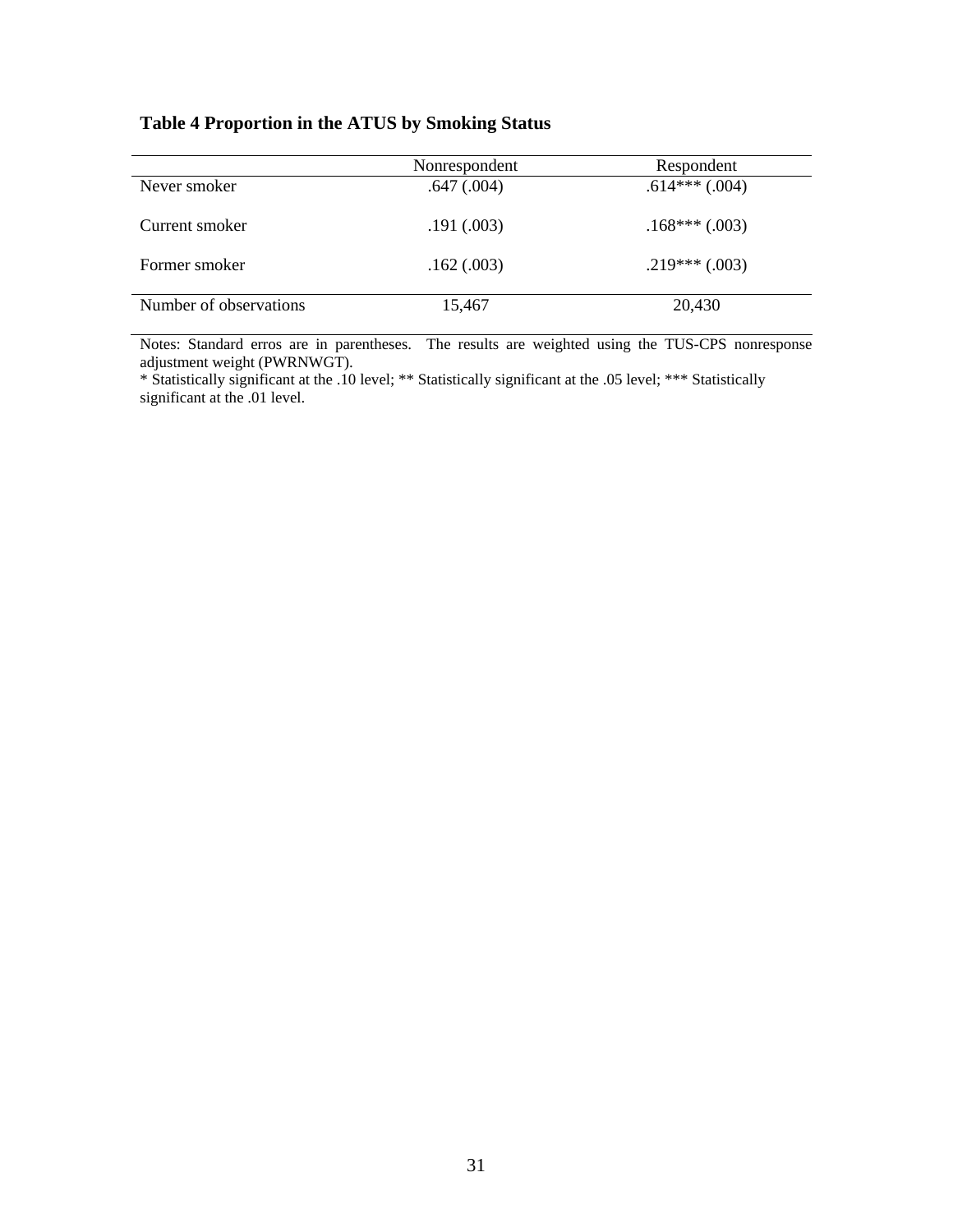|                                | (1)                  | (2)                | (3)                    |
|--------------------------------|----------------------|--------------------|------------------------|
|                                | Whole sample         | Male               | Female                 |
| Female                         | $.056***(.006)$      |                    |                        |
| Age                            | $.013***(.001)$      | $.011***(.002)$    | $.014***(.001)$        |
| Age squared                    | $-.0001$ *** (.0000) | $-.0001***(.0000)$ | $-.0001$ *** $(.0000)$ |
| <b>Black</b>                   | $-.086***$ (.009)    | $-.085***(.015)$   | $-.087***(.012)$       |
| Hispanic                       | $-0.018*(0.010)$     | $-.026*(.015)$     | $-.011(.014)$          |
| Other                          | $-.092***(.015)$     | $-.051**(.023)$    | $-.126***(.020)$       |
| Married                        | $.031***(.007)$      | .011(.011)         | $.046***(.009)$        |
| <b>SMSA</b>                    | $-.051***(.008)$     | $-.046***(.012)$   | $-.055***(.011)$       |
| High school graduate           | $.031***(.010)$      | $.064***(.015)$    | .004(.013)             |
| Some college                   | $.087***(.010)$      | $.108***(.015)$    | $.070***(.013)$        |
| College or higher              | $.158***(.010)$      | $.181***$ (.016)   | $.139***(.014)$        |
| Employed                       | $-.005(.008)$        | $-.012(.013)$      | .003(.009)             |
| Number of children             | .003(.003)           | $.009*(.005)$      | .0001(.004)            |
| Family income missing          | $-.092***(.011)$     | $-.070***(.018)$   | $-.104***(.014)$       |
| Family income \$20-39,999      | $.020**(.010)$       | $.043***(.016)$    | .007(.012)             |
| Family income \$40-74,999      | $.026**(.010)$       | $.048***(.017)$    | .012(.014)             |
| Family income \$75,000 or more | $.030**(.012)$       | $.046**(.018)$     | .019(.016)             |
| No telephone in household      | $-.103***(.016)$     | $-.124***(.024)$   | $-.080***(.023)$       |
| Renter                         | $-.082***$ (.008)    | $-.088***(.012)$   | $-.077***$ (.010)      |
| June 2003 TUS-CPS              | $.017**(.007)$       | .016(.011)         | $.018**(.009)$         |
| November 2003 TUS-CPS          | .010(.008)           | .001(.011)         | .016(.010)             |
| Midwest                        | $.036***(.009)$      | .019(.014)         | $.051***(.012)$        |
| South                          | $-.014*(.008)$       | $-.032**(.013)$    | .002(.011)             |
| West                           | .009(.010)           | .005(.014)         | .012(.013)             |
| Current smoker                 | .011(.008)           | .003(.012)         | $.023**(.011)$         |
| Former smoker                  | $.052***(.008)$      | $.059***(.012)$    | $.044***(.011)$        |
| Proportion responded           | .553                 | .530               | .571                   |
| Pseudo R-square                | .0529                | .0558              | .0508                  |
| Number of observations         | 35,897               | 15,833             | 20,064                 |

# **Table 5 Marginal Effects of Probit Estimation of ATUS Response**

Notes: Standard errors are in parentheses. The results are weighted using the TUS-CPS nonresponse adjustment weight (PWRNWGT).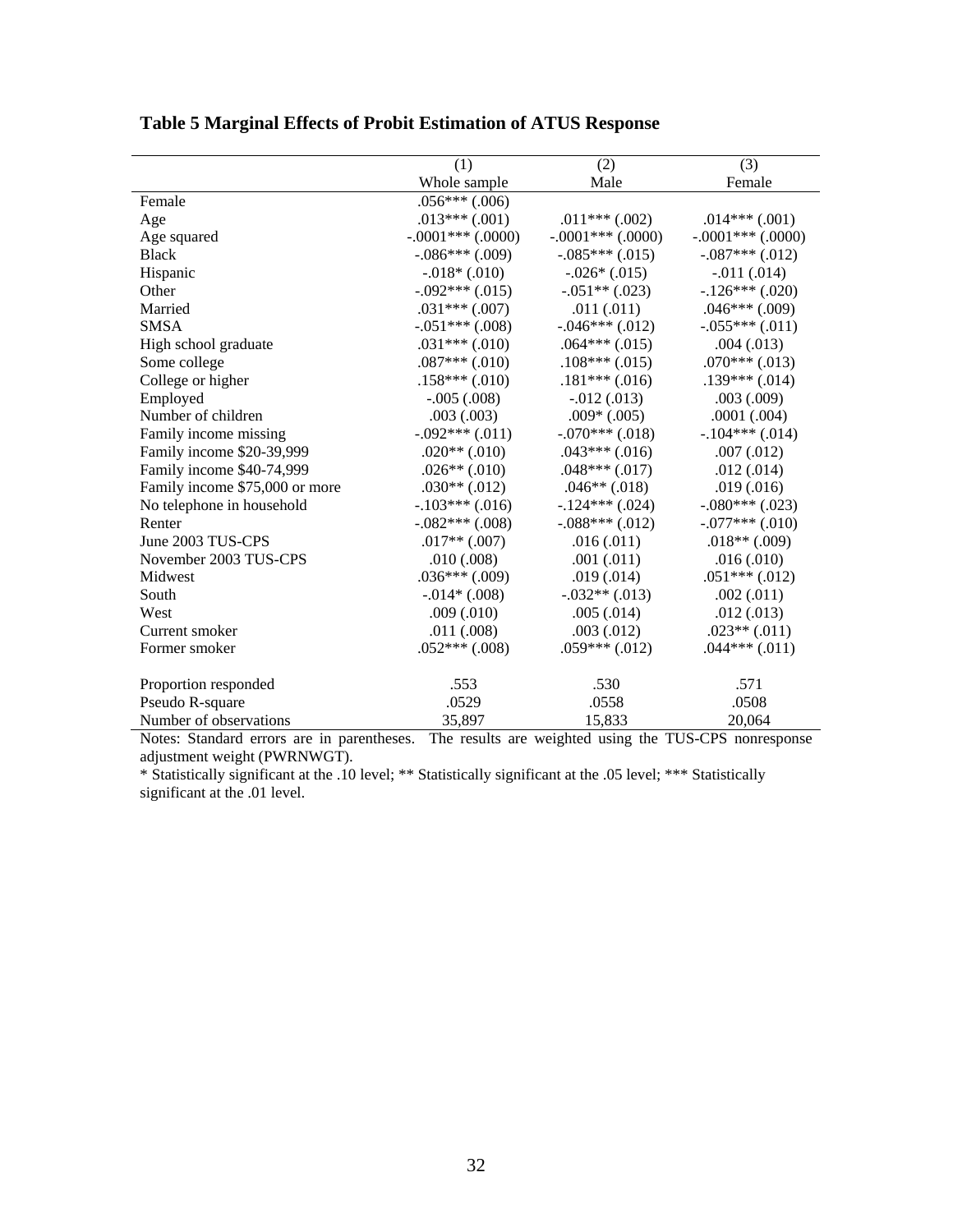### **Table 6 Proportion of Respondents with Non-zero Smoking Time in the ATUS by Smoking Status from the TUS-CPS**

|                        | Proportion        |
|------------------------|-------------------|
| Never smoker           | .0021(.0006)      |
|                        |                   |
| Current smoker         | $.0975***(.0073)$ |
|                        |                   |
| Former smoker          | $.0057**(.0016)$  |
|                        |                   |
| Number of observations | 20,430            |
|                        |                   |

Notes: Standard errors are in parentheses. The results are weighted using the ATUS final weight. Compared with the proportion of respondents who are never smokers, the difference is \* Statistically significant at the .10 level; \*\* Statistically significant at the .05 level; \*\*\* Statistically significant at the .01 level.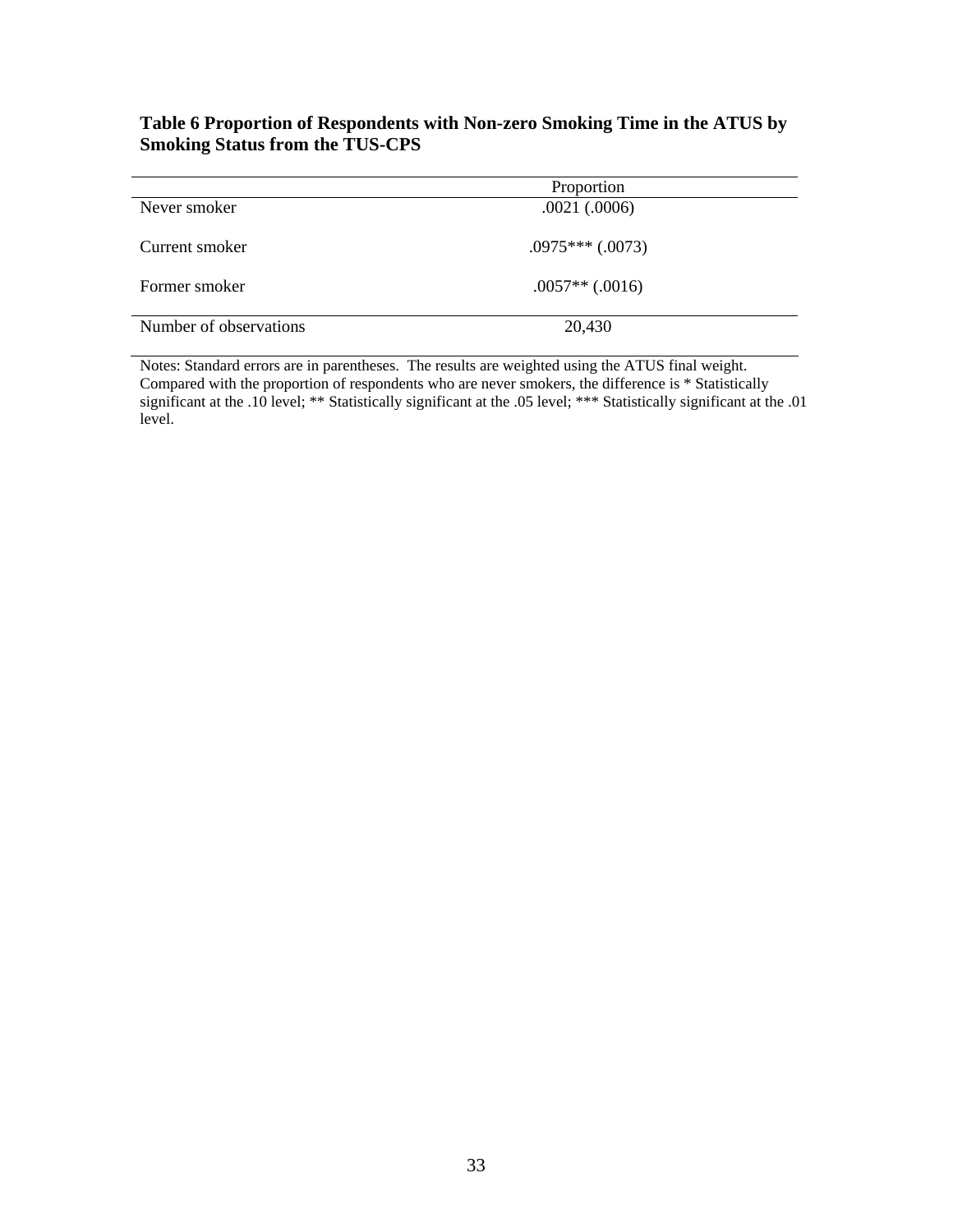|                           |        | Men       |           | Women        |            |           |
|---------------------------|--------|-----------|-----------|--------------|------------|-----------|
| Dependent                 | Never  | Current   | Former    | <b>Never</b> | Current    | Former    |
| variables                 | smoker | smoker    | smoker    | smoker       | smoker     | smoker    |
| Watching                  | 148.89 | 199.71*** | 182.23*** | 138.06       | 163.37***  | 154.15*** |
| television                | (2.81) | (6.18)    | (4.32)    | (2.13)       | (4.42)     | (3.87)    |
|                           |        |           |           |              |            |           |
| Eating and                | 69.37  | 70.17     | 79.30***  | 66.74        | $61.00***$ | 68.26     |
| drinking                  | (.90)  | (2.13)    | (1.30)    | (.66)        | (1.46)     | (1.21)    |
|                           |        |           |           |              |            |           |
| Education                 | 12.04  | $5.59**$  | $1.74***$ | 13.61        | 11.13      | $6.70***$ |
|                           | (1.70) | (1.89)    | (.39)     | (1.51)       | (1.83)     | (1.02)    |
|                           |        | 16.70     | 22.13     | 11.70        | $6.71***$  | 13.10     |
| <b>Sports</b>             | 20.58  |           |           |              |            |           |
|                           | (1.06) | (2.18)    | (1.94)    | (.53)        | (.78)      | (1.02)    |
| Working                   | 287.90 | 255.31*** | 213.75*** | 167.03       | 174.44     | 155.15    |
|                           | (5.30) | (8.97)    | (7.28)    | (3.69)       | (7.60)     | (6.38)    |
|                           |        |           |           |              |            |           |
| Number of<br>observations | 4,680  | 1,652     | 2,355     | 7,640        | 1,813      | 2,290     |

**Table 7 Average Minutes Spent per Day on Activities by Sex and Smoking Status** 

Notes: Standard errors are in parentheses. The results are weighted using the ATUS final weight. Compared with the average minutes spent per day by never smokers, the difference is \* Statistically significant at the .10 level; \*\* Statistically significant at the .05 level; \*\*\* Statistically significant at the .01 level.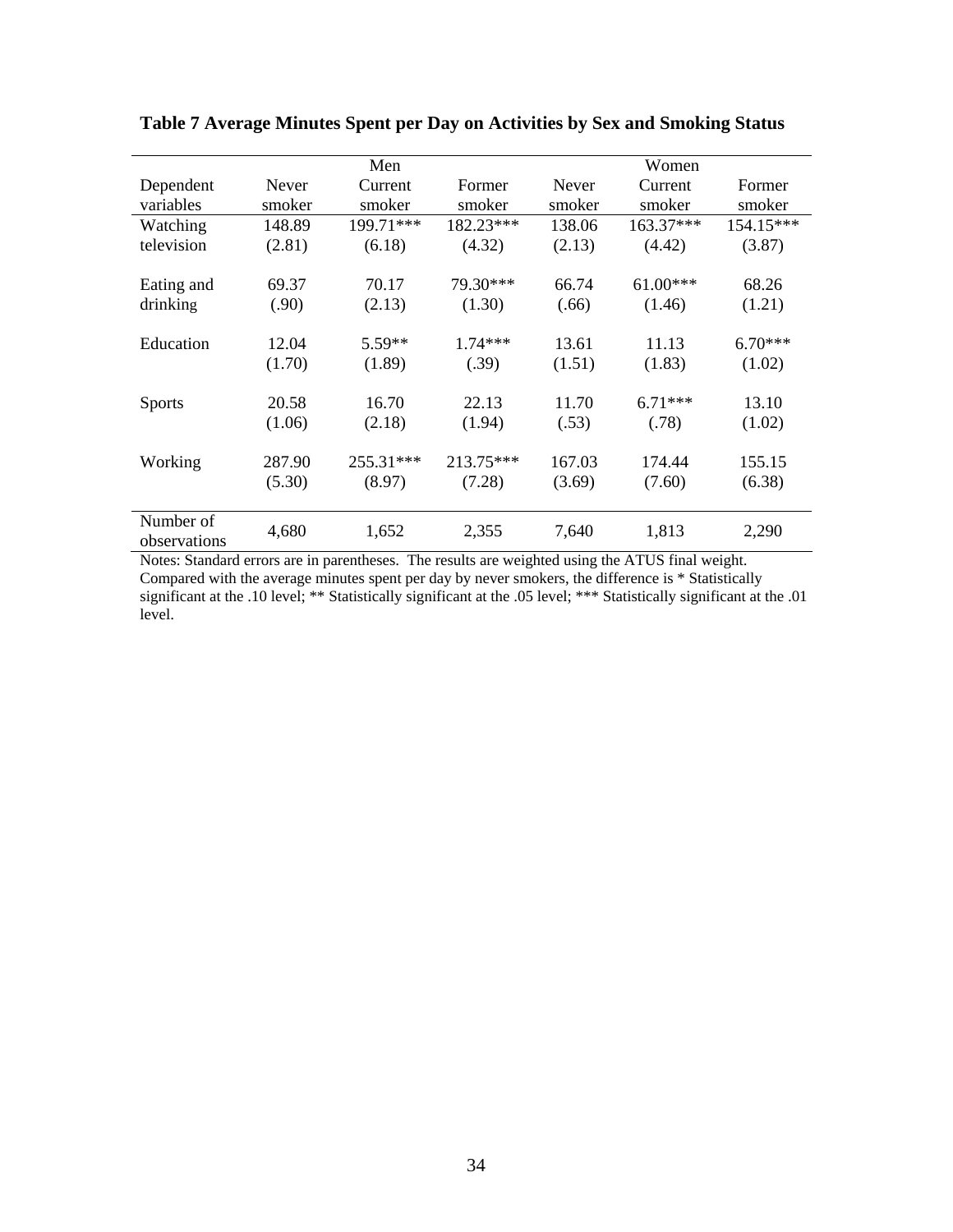|                           |        | Men       |           |        | Women     |           |
|---------------------------|--------|-----------|-----------|--------|-----------|-----------|
|                           | Never  | Current   | Former    | Never  | Current   | Former    |
|                           | smoker | smoker    | smoker    | smoker | smoker    | smoker    |
| Age                       | 42.765 | 43.117    | 55.380*** | 47.058 | 43.991*** | 53.117*** |
|                           | (.298) | (.486)    | (.411)    | (.270) | (.508)    | (.405)    |
| White                     | .698   | $.767***$ | $.846***$ | .706   | .787***   | $.851***$ |
|                           | (.009) | (.013)    | (.010)    | (.007) | (.013)    | (.010)    |
| <b>Black</b>              | .100   | .096      | $.067***$ | .116   | .121      | $.069***$ |
|                           | (.006) | (.009)    | (.007)    | (.005) | (.010)    | (.007)    |
| Hispanic                  | .153   | $.096***$ | $.055***$ | .136   | $.065***$ | $.054***$ |
|                           | (.008) | (.009)    | (.006)    | (.005) | (.008)    | (.006)    |
| Other                     | .049   | .041      | $.032***$ | .042   | $.027***$ | $.026**$  |
|                           | (.004) | (.007)    | (.003)    | (.003) | (.004)    | (.005)    |
| Less than high            | .105   | $.161***$ | $.137***$ | .134   | .140      | $.106***$ |
| school                    | (.006) | (.013)    | (.009)    | (.005) | (.011)    | (.008)    |
| High school               | .271   | $.446***$ | $.322***$ | .295   | $.442***$ | $.322*$   |
|                           | (.009) | (.016)    | (.012)    | (.007) | (.016)    | (.013)    |
| Some college              | .251   | .258      | .255      | .262   | $.297**$  | $.302***$ |
|                           | (.009) | (.013)    | (.011)    | (.007) | (.014)    | (.012)    |
| College or higher         | .372   | $.136***$ | $.286***$ | .308   | $.122***$ | $.270***$ |
|                           | (.009) | (.010)    | (.011)    | (.007) | (.009)    | (.011)    |
| Employed                  | .803   | $.741***$ | $.615***$ | .590   | .612      | .574      |
|                           | (.008) | (.014)    | (.013)    | (.007) | (.015)    | (.013)    |
| Married                   | .659   | $.534***$ | $.743***$ | .604   | $.500***$ | $.637**$  |
|                           | (.010) | (.016)    | (.011)    | (.007) | (.016)    | (.012)    |
| Number of children        | .834   | $.612***$ | $.461***$ | .781   | .680***   | $.553***$ |
| in the household          | (.022) | (.030)    | (.022)    | (.017) | (.029)    | (.024)    |
| Number of<br>observations | 4,680  | 1,652     | 2,355     | 7,640  | 1,813     | 2,290     |

## **Table 8 Descriptive Statistics by Sex and Smoking Status**

Notes: Standard errors are in parentheses. The results are weighted using the ATUS final weight.

Compared with the average minutes spent per day by never smokers, the difference is \* Statistically significant at the .10 level; \*\* Statistically significant at the .05 level; \*\*\* Statistically significant at the .01  $level.$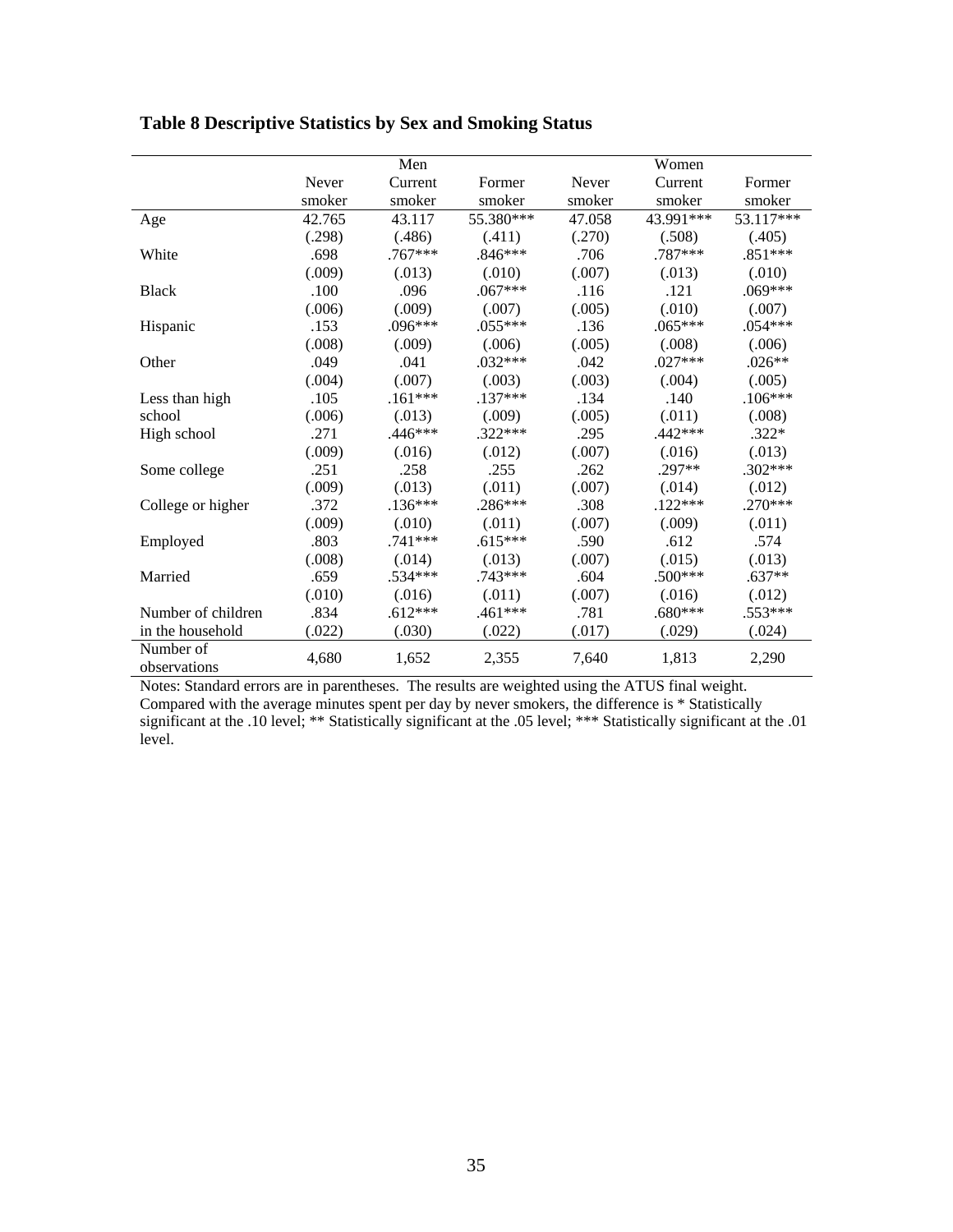|                                                                                                                         |                                                                     |                                                                            | (3)                                                                              |                                                                                | (5)                                                                                                    |
|-------------------------------------------------------------------------------------------------------------------------|---------------------------------------------------------------------|----------------------------------------------------------------------------|----------------------------------------------------------------------------------|--------------------------------------------------------------------------------|--------------------------------------------------------------------------------------------------------|
|                                                                                                                         | (1)                                                                 | (2)                                                                        |                                                                                  | (4)                                                                            |                                                                                                        |
|                                                                                                                         | Watching                                                            | Eating and                                                                 | Education                                                                        | <b>Sports</b>                                                                  | Working                                                                                                |
|                                                                                                                         | television                                                          | drinking                                                                   |                                                                                  |                                                                                |                                                                                                        |
| Current smoker                                                                                                          | 26.40***                                                            | $4.08*$                                                                    | $-5.85***$                                                                       | $-1.81$                                                                        | $-11.57$                                                                                               |
|                                                                                                                         | (6.16)                                                              | (2.28)                                                                     | (2.84)                                                                           | (2.46)                                                                         | (8.05)                                                                                                 |
| Former smoker                                                                                                           | 1.69                                                                | 4.41***                                                                    | $-4.21***$                                                                       | $4.26*$                                                                        | $-13.56**$                                                                                             |
|                                                                                                                         | (4.86)                                                              | (1.63)                                                                     | (1.14)                                                                           | (2.49)                                                                         | (6.90)                                                                                                 |
| Age                                                                                                                     | 1.82*                                                               | $-.15$                                                                     | $-2.36***$                                                                       | $-.76**$                                                                       | $5.12***$                                                                                              |
|                                                                                                                         | (.95)                                                               | (.30)                                                                      | (.49)                                                                            | (.37)                                                                          | (1.16)                                                                                                 |
| Age squared                                                                                                             | $-.01$                                                              | $.006**$                                                                   | $.02***$                                                                         | .005                                                                           | $-.06***$                                                                                              |
|                                                                                                                         | (.01)                                                               | (.003)                                                                     | (.00)                                                                            | (.003)                                                                         | (.01)                                                                                                  |
| <b>Black</b>                                                                                                            | 32.21**                                                             | $-21.01***$                                                                | 1.50                                                                             | $-4.09$                                                                        | $-26.60***$                                                                                            |
|                                                                                                                         | (9.16)                                                              | (2.18)                                                                     | (3.16)                                                                           | (2.82)                                                                         | (10.32)                                                                                                |
| Hispanic                                                                                                                | .94                                                                 | $-.87$                                                                     | $-.07$                                                                           | .46                                                                            | $-7.03$                                                                                                |
|                                                                                                                         | (.7.37)                                                             | (2.23)                                                                     | (3.21)                                                                           | (3.55)                                                                         | (11.29)                                                                                                |
| Other                                                                                                                   | 9.15                                                                | 3.68                                                                       | 11.11                                                                            | 3.11                                                                           | $-16.25$                                                                                               |
|                                                                                                                         | (10.22)                                                             | (3.24)                                                                     | (12.38)                                                                          | (4.54)                                                                         | (16.76)                                                                                                |
| High school                                                                                                             | $-8.67$                                                             | 3.14                                                                       | 1.26                                                                             | $-2.16$                                                                        | $-2.33$                                                                                                |
|                                                                                                                         | (8.66)                                                              | (2.47)                                                                     | (2.19)                                                                           | (3.51)                                                                         | (9.76)                                                                                                 |
| Some college                                                                                                            | $-23.95***$                                                         | $4.42*$                                                                    | 15.40***                                                                         | $-3.22$                                                                        | $-5.63$                                                                                                |
|                                                                                                                         | (8.56)                                                              | (2.50)                                                                     | (3.88)                                                                           |                                                                                |                                                                                                        |
|                                                                                                                         | $-47.78***$                                                         | 11.29***                                                                   | 10.12***                                                                         | 2.86                                                                           |                                                                                                        |
|                                                                                                                         | (8.60)                                                              | (2.62)                                                                     | (2.95)                                                                           | (3.71)                                                                         | (10.76)                                                                                                |
|                                                                                                                         | $-90.34***$                                                         | $-1.28$                                                                    | $-14.61***$                                                                      | $-10.22***$                                                                    | 330.16***                                                                                              |
|                                                                                                                         |                                                                     |                                                                            |                                                                                  |                                                                                |                                                                                                        |
|                                                                                                                         | $-4.96$                                                             |                                                                            | $-3.69**$                                                                        | $-1.70$                                                                        |                                                                                                        |
|                                                                                                                         |                                                                     |                                                                            |                                                                                  |                                                                                |                                                                                                        |
|                                                                                                                         |                                                                     |                                                                            |                                                                                  |                                                                                |                                                                                                        |
|                                                                                                                         |                                                                     |                                                                            |                                                                                  |                                                                                |                                                                                                        |
|                                                                                                                         |                                                                     |                                                                            |                                                                                  |                                                                                |                                                                                                        |
|                                                                                                                         |                                                                     |                                                                            |                                                                                  |                                                                                |                                                                                                        |
|                                                                                                                         |                                                                     |                                                                            |                                                                                  |                                                                                |                                                                                                        |
|                                                                                                                         |                                                                     |                                                                            |                                                                                  |                                                                                |                                                                                                        |
|                                                                                                                         |                                                                     |                                                                            |                                                                                  |                                                                                |                                                                                                        |
| College or higher<br>Employed<br>Married<br>Number of<br>children<br>Constant<br>R-squared<br>Number of<br>observations | (7.47)<br>(5.09)<br>$-9.44***$<br>(2.00)<br>.48<br>(27.21)<br>.1933 | (1.96)<br>1.65<br>(1.91)<br>$-.53$<br>(.67)<br>58.94***<br>(8.79)<br>.0622 | (3.97)<br>(2.09)<br>$-2.31**$<br>(1.03)<br>95.12***<br>(17.93)<br>.0728<br>8,687 | (3.52)<br>(2.56)<br>(2.10)<br>$-.38$<br>(1.14)<br>38.24***<br>(11.18)<br>.0229 | (10.58)<br>$-2.47$<br>(6.91)<br>$-6.14$<br>(6.49)<br>$-1.52$<br>(3.17)<br>$-11.71$<br>(36.07)<br>.4709 |

**Table 9 OLS Estimations of Minutes Spent on Activities per Day, Men** 

The regressions also include the following dummies as independent variables: four family income dummies, Saturday, Sunday, holiday, month, year, SMSA, and region.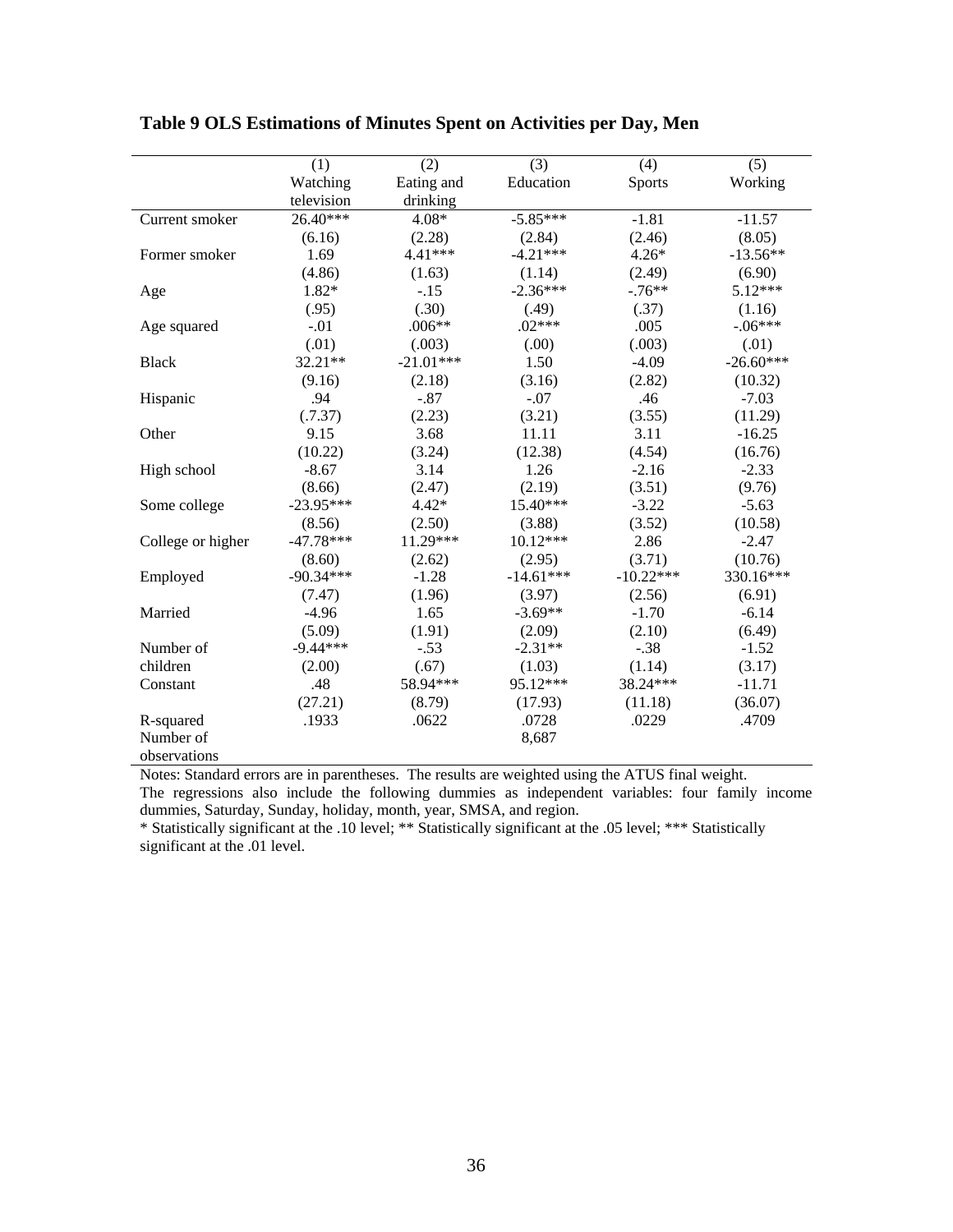|                   | (1)         | (2)         | (3)         | (4)           | (5)         |
|-------------------|-------------|-------------|-------------|---------------|-------------|
|                   | Watching    | Eating and  | Education   | <b>Sports</b> | Working     |
|                   | television  | drinking    |             |               |             |
| Current smoker    | 16.78***    | $-1.13$     | $-4.31*$    | $-3.66***$    | $-1.01$     |
|                   | (4.87)      | (1.61)      | (2.54)      | (.99)         | (6.28)      |
| Former smoker     | 11.58***    | $-1.59$     | $-1.94$     | 1.53          | $-5.13$     |
|                   | (4.09)      | (1.36)      | (1.49)      | (1.14)        | (5.20)      |
| Age               | $-.91$      | $-.85***$   | $-2.81***$  | $-.24$        | 2.89***     |
|                   | (.68)       | (.22)       | (.56)       | (.18)         | (.89)       |
| Age squared       | $.016**$    | $.013***$   | $.019***$   | .001          | $-.035***$  |
|                   | (.007)      | (.002)      | (.005)      | (.002)        | (.008)      |
| <b>Black</b>      | 20.27***    | $-14.91***$ | $-.32$      | $-5.85***$    | .79         |
|                   | (6.22)      | (1.63)      | (3.36)      | (.95)         | (7.25)      |
| Hispanic          | 3.65        | $-1.14$     | $-5.08*$    | $-3.57***$    | 13.40*      |
|                   | (6.30)      | (1.86)      | (2.96)      | (1.33)        | (7.25)      |
| Other             | 12.85       | 8.86***     | 13.11*      | $-4.12**$     | 13.40*      |
|                   | (8.88)      | (3.24)      | (7.47)      | (1.82)        | (7.12)      |
| High school       | $-15.88**$  | $3.13*$     | $3.00*$     | $-1.20$       | $-1.44$     |
|                   | (7.18)      | (1.81)      | (1.64)      | (1.24)        | (6.23)      |
| Some college      | $-36.37***$ | 4.95***     | 19.94***    | 1.89          | $-11.40$    |
|                   | (7.16)      | (1.90)      | (2.95)      | (1.30)        | (7.09)      |
| College or higher | $-59.63***$ | $9.76***$   | 8.98***     | $6.72***$     | 2.27        |
|                   | (7.26)      | (1.99)      | (2.86)      | (1.58)        | (7.71)      |
| Employed          | $-56.05***$ | $-1.69$     | $-15.89***$ | $-2.88***$    | 265.47***   |
|                   | (4.13)      | (1.27)      | (3.19)      | (.99)         | (4.38)      |
| Married           | $-13.15***$ | $5.44***$   | $-7.20***$  | .45           | $-22.49***$ |
|                   | (3.96)      | (1.22)      | (2.62)      | (.90)         | (5.06)      |
| Number of         | $-10.39***$ | $-1.47***$  | $-4.84***$  | $-.75$        | $-11.10***$ |
| children          | (1.74)      | (.53)       | (1.12)      | (.45)         | (2.43)      |
| Constant          | 249.81***   | 63.52***    | 107.77***   | 14.17***      | .659        |
|                   | (19.60)     | (6.24)      | (18.40)     | (5.10)        | (27.27)     |
| R-squared         | .1574       | .0651       | .0860       | .0291         | .4481       |
| Number of         |             |             | 11,743      |               |             |
| observations      |             |             |             |               |             |

**Table 10 OLS Estimations of Minutes Spent on Activities per Day, Women** 

The regressions also include the following dummies as independent variables: four family income dummies, Saturday, Sunday, holiday, month, year, SMSA, and region.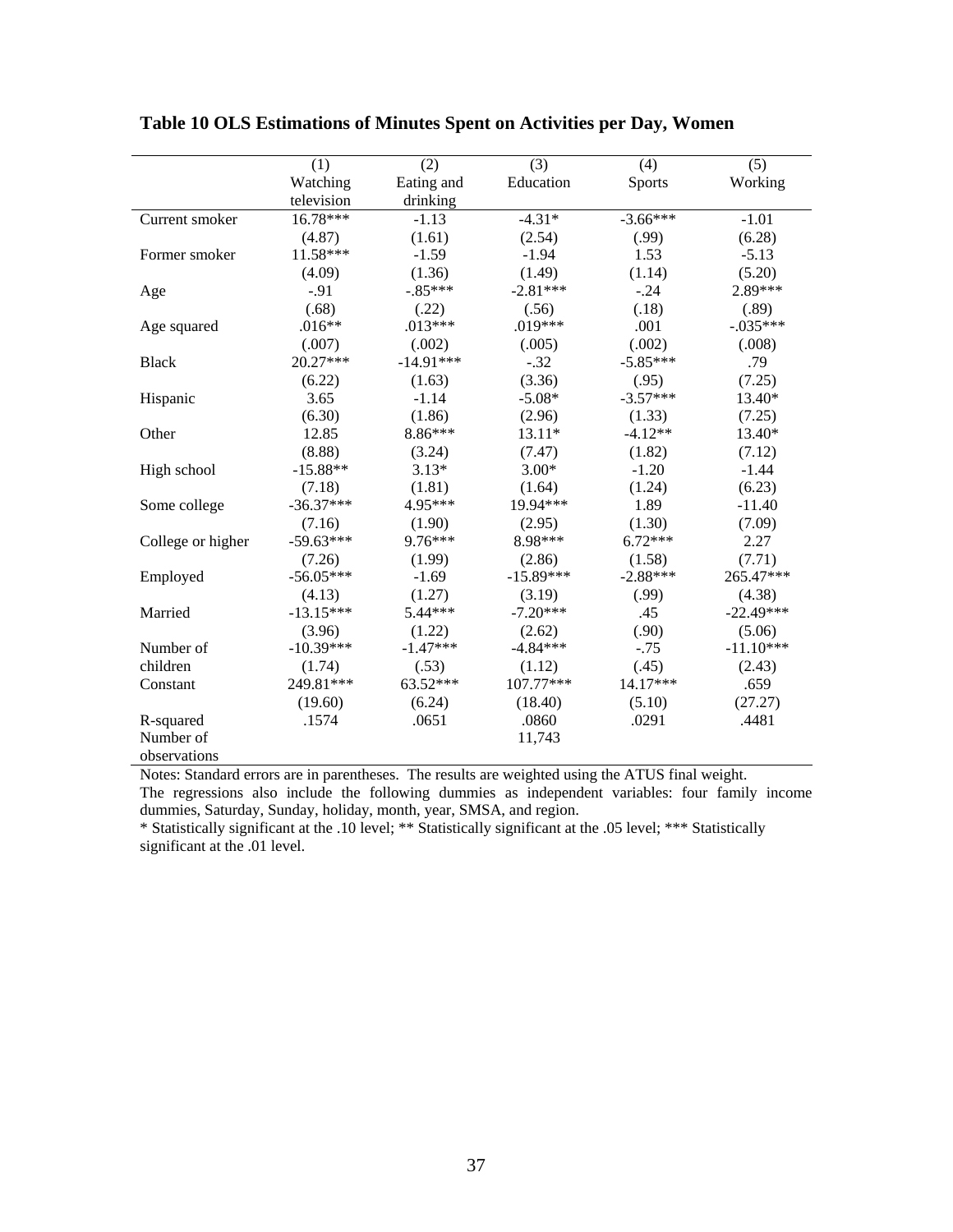|                                            | (1)          | (2)          | (3)          | (4)           | (5)          |
|--------------------------------------------|--------------|--------------|--------------|---------------|--------------|
|                                            | Watching     | Eating and   | Education    | <b>Sports</b> | Working      |
|                                            | television   | drinking     |              |               |              |
| Current smoker                             | $24.96***$   | $3.63*$      | $-1.88***$   | $-5.00***$    | $-8.60$      |
|                                            | (5.97)       | (2.15)       | (.51)        | (1.94)        | (7.19)       |
| Former smoker                              | 2.70         | 4.08***      | $-1.14**$    | 1.19          | $-14.04**$   |
|                                            | (4.66)       | (1.54)       | (.56)        | (1.79)        | (6.46)       |
| Age                                        | $1.65*$      | $-.14$       | $-.48***$    | $-.68**$      | $7.11***$    |
|                                            | (.89)        | (.28)        | (.11)        | (.30)         | (1.37)       |
| Age squared                                | $-.010$      | $.005*$      | $.003***$    | $.005*$       | $-.084***$   |
|                                            | (.009)       | (.003)       | (.001)       | (.003)        | (.015)       |
| <b>Black</b>                               | 26.92***     | $-19.87***$  | .97          | $-1.86$       | $-24.86**$   |
|                                            | (8.93)       | (1.97)       | (1.06)       | (2.68)        | (10.55)      |
| Hispanic                                   | 4.32         | $-.65$       | $-.12$       | .41           | $-4.54$      |
|                                            | (7.17)       | (2.13)       | (.81)        | (2.82)        | (9.85)       |
| Other                                      | 6.90         | 3.58         | .16          | 2.75          | $-16.33$     |
|                                            | (10.05)      | (3.09)       | (1.55)       | (3.62)        | (14.19)      |
| High school                                | $-2.28$      | 3.46         | .25          | $-2.39$       | 1.10         |
|                                            | (8.10)       | (2.37)       | (1.24)       | (3.03)        | (10.97)      |
| Some college                               | $-15.59*$    | $4.71*$      | 7.17***      | $-.97$        | 1.99         |
|                                            | (8.00)       | (2.42)       | (2.78)       | (3.10)        | (11.46)      |
| College or higher                          | $-39.59***$  | 11.25***     | $6.31**$     | 9.15***       | 5.66         |
|                                            | (7.92)       | (2.53)       | (2.49)       | (3.56)        | (11.45)      |
| Employed                                   | $-82.59***$  | $-.97$       | $-4.67***$   | $-9.88***$    | 303.65***    |
|                                            | (7.27)       | (1.86)       | (1.36)       | (2.45)        | (5.10)       |
| Married                                    | $-1.55$      | 1.90         | $-1.67**$    | $-1.67$       | 3.25         |
|                                            | (4.88)       | (1.79)       | (.83)        | (1.73)        | (6.31)       |
| Number of                                  | $-9.62***$   | $-.50$       | $-.40$       | $-1.05$       | $-3.85$      |
| children                                   | (2.04)       | (.64)        | (.033)       | (.84)         | (2.62)       |
| Log                                        | $-2.606e+11$ | $-2.453e+11$ | $-1.502e+10$ | $-7.025e+10$  | $-1.904e+11$ |
| pseudolikelihood                           |              |              |              |               |              |
| Proportion with                            | .1889        | .0509        | .9742        | .8177         | .5390        |
| zero time use<br>Number of<br>observations |              |              | 8,687        |               |              |

**Table 11 Marginal Effects of Tobit Estimations of Minutes Spent on Activities per Day, Men** 

The regressions also include the following dummies as independent variables: four family income dummies, Saturday, Sunday, holiday, month, year, SMSA, and region.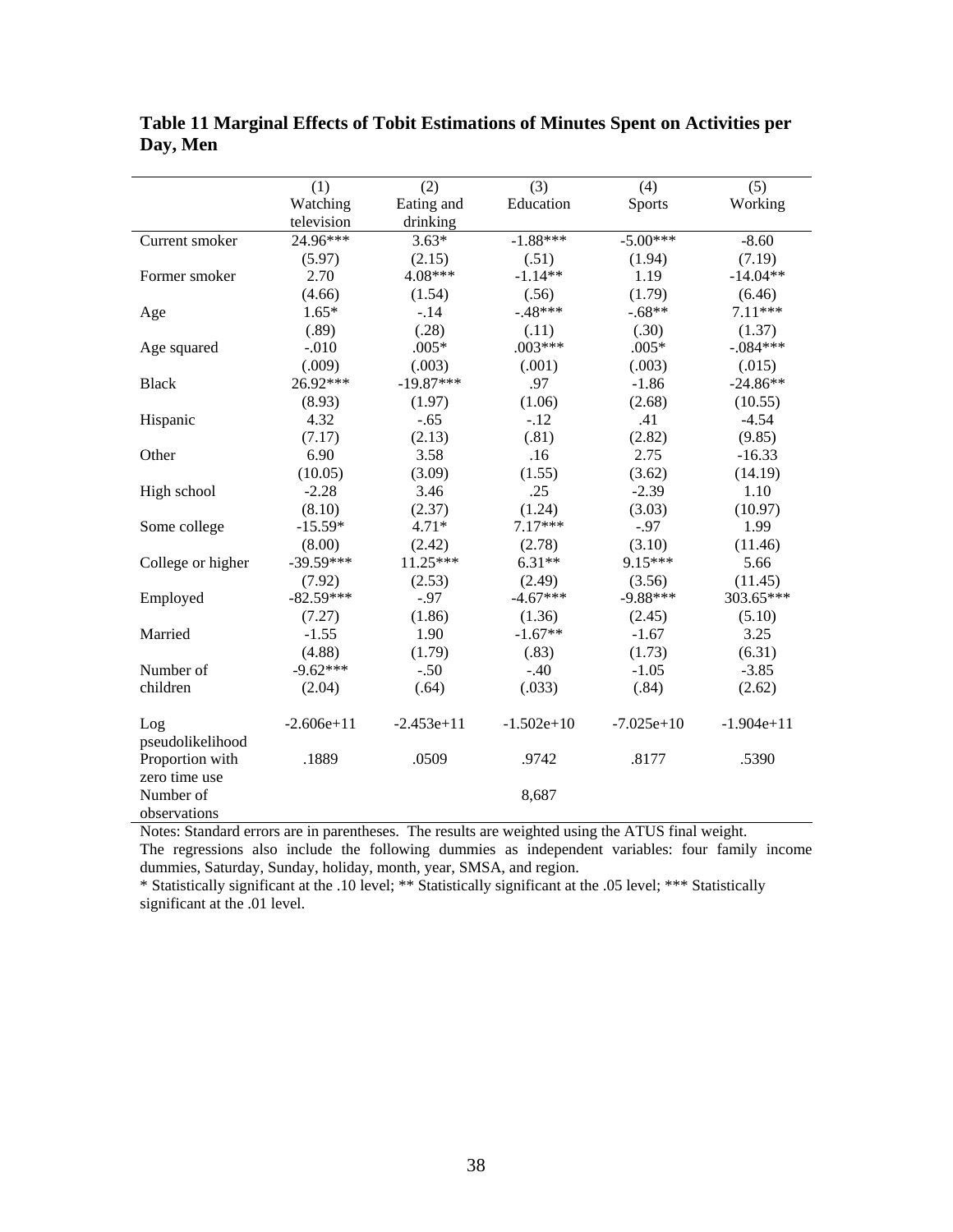|                   | (1)          | (2)          | (3)          | (4)           | (5)          |
|-------------------|--------------|--------------|--------------|---------------|--------------|
|                   | Watching     | Eating and   | Education    | <b>Sports</b> | Working      |
|                   | television   | drinking     |              |               |              |
| Current smoker    | 16.78***     | $-.97$       | $-1.31$      | $-4.54***$    | .52          |
|                   | (4.66)       | (1.53)       | (.96)        | (.85)         | (3.20)       |
| Former smoker     | 11.95***     | $-1.45$      | .03          | .78           | $-2.82$      |
|                   | (3.92)       | (1.28)       | (.97)        | (.85)         | (2.70)       |
| Age               | $-1.12*$     | $-.80***$    | $-.72***$    | $-16$         | $3.11***$    |
|                   | (.63)        | (.21)        | (.15)        | (.14)         | (58)         |
| Age squared       | $.017***$    | $.012***$    | $.004***$    | .001          | $-.038***$   |
|                   | (.006)       | (.002)       | (.002)       | (.001)        | (.006)       |
| <b>Black</b>      | 17.34***     | $-14.16***$  | 1.12         | $-5.23***$    | $-.95$       |
|                   | (5.96)       | (1.51)       | (1.39)       | (.86)         | (3.87)       |
| Hispanic          | 5.20         | $-.86$       | $-1.13$      | $-3.31***$    | $7.73*$      |
|                   | (5.97)       | (1.78)       | (1.23)       | (.98)         | (4.28)       |
| Other             | 10.20        | 8.22***      | 5.80*        | $-2.52*$      | $-3.04$      |
|                   | (8.85)       | (3.17)       | (3.12)       | (1.43)        | (5.35)       |
| High school       | $-11.15*$    | 2.99*        | 3.96**       | $-.73$        | 3.40         |
|                   | (6.26)       | (1.74)       | (1.85)       | (1.36)        | (5.43)       |
| Some college      | $-30.08***$  | $4.68**$     | 16.89***     | $2.76*$       | $-1.73$      |
|                   | (6.17)       | (1.85)       | (3.50)       | (1.54)        | (5.33)       |
| College or higher | $-51.07***$  | 9.48***      | 12.75***     | 7.32***       | 4.80         |
|                   | (6.13)       | (1.94)       | (3.22)       | (1.87)        | (5.76)       |
| Employed          | $-51.11***$  | $-1.55$      | $-5.63***$   | $-2.32***$    | 222.74***    |
|                   | (3.96)       | (1.22)       | (1.11)       | (.82)         | (4.69)       |
| Married           | $-9.28**$    | 5.49***      | $-2.57***$   | .28           | $-10.73***$  |
|                   | (3.76)       | (1.17)       | (.99)        | (.79)         | (3.03)       |
| Number of         | $-10.22***$  | $-1.35***$   | $-1.11***$   | $-1.12***$    | $-6.12***$   |
| children          | (1.73)       | (.51)        | (.38)        | (.37)         | (1.29)       |
| Log               | $-2.851e+11$ | $-2.719e+11$ | $-2.674e+10$ | $-6.634e+10$  | $-1.565e+11$ |
| pseudolikelihood  |              |              |              |               |              |
| Proportion with   | .2215        | .0496        | .9561        | .8507         | .6790        |
| zero time use     |              |              |              |               |              |
| Number of         |              |              | 11,743       |               |              |
| observations      |              |              |              |               |              |

**Table 12 Marginal Effects of Tobit Estimations of Minutes Spent on Activities per Day, Women** 

The regressions also include the following dummies as independent variables: four family income dummies, Saturday, Sunday, holiday, month, year, SMSA, and region.